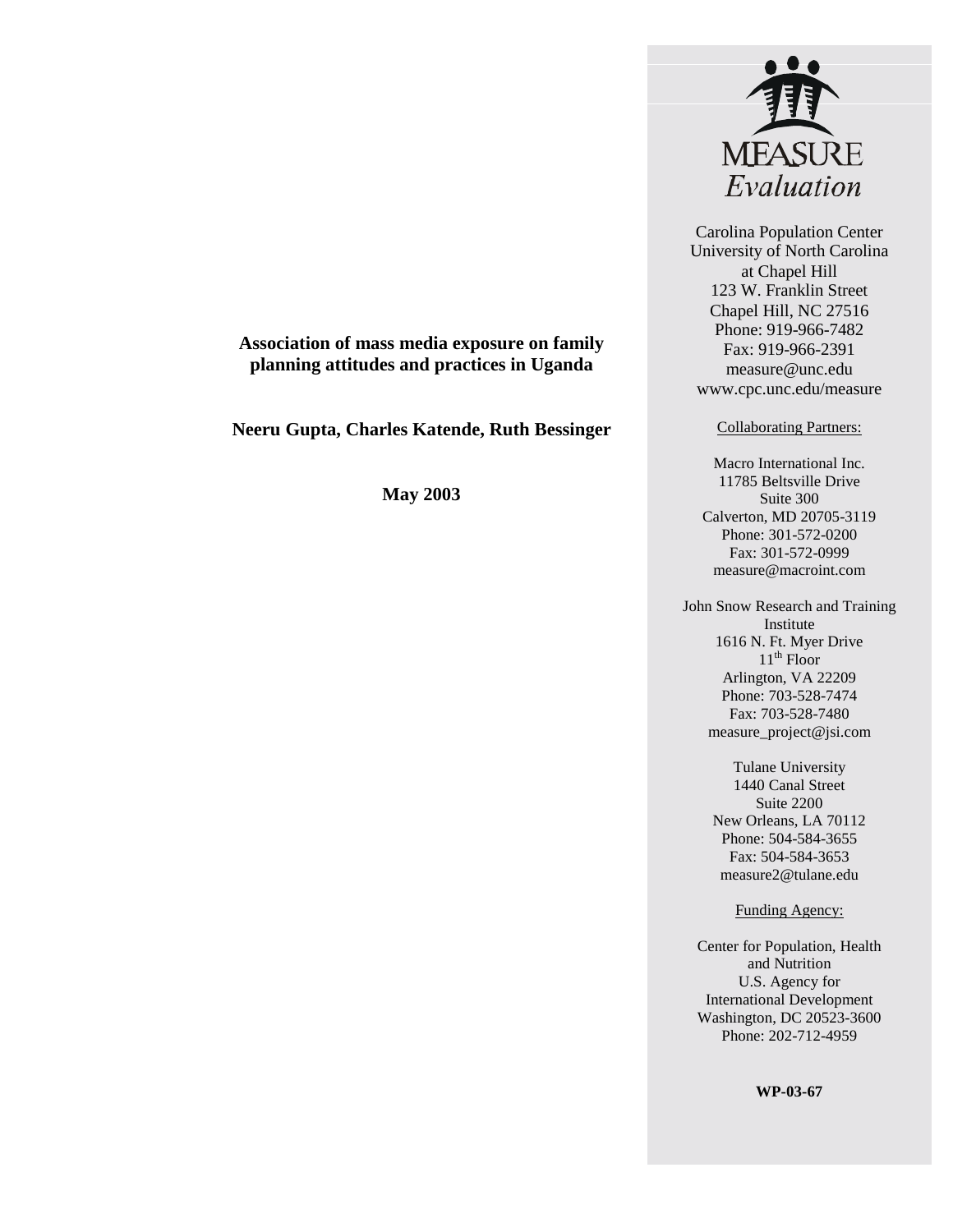The research upon which this paper is based was sponsored by the MEASURE *Evaluation* Project with support from the United States Agency for International Development (USAID) under Contract No. HRN-A-00-97-00018-00.

#### $\begin{bmatrix} \mathbf{1} & \mathbf{1} & \mathbf{1} & \mathbf{1} & \mathbf{1} & \mathbf{1} & \mathbf{1} & \mathbf{1} & \mathbf{1} & \mathbf{1} & \mathbf{1} & \mathbf{1} & \mathbf{1} & \mathbf{1} & \mathbf{1} & \mathbf{1} & \mathbf{1} & \mathbf{1} & \mathbf{1} & \mathbf{1} & \mathbf{1} & \mathbf{1} & \mathbf{1} & \mathbf{1} & \mathbf{1} & \mathbf{1} & \mathbf{1} & \mathbf{1} & \mathbf{1} & \mathbf{1} & \mathbf{$

The working paper series is made possible by support from USAID under the terms of Cooperative Agreement HRN-A-00-97-00018-00. The opinions expressed are those of the authors, and do not necessarily reflect the views of USAID.

The working papers in this series are produced by the MEASURE *Evaluation* Project in order to speed the dissemination of information from research studies. Most working papers currently are under review or are awaiting journal publication at a later date. Reprints of published papers are substituted for preliminary versions as they become available. The working papers are distributed as received from the authors. Adjustments are made to a standard format with no further editing.

A listing and copies of working papers published to date may be obtained from the MEASURE *Evaluation* Project at the address listed on the back cover.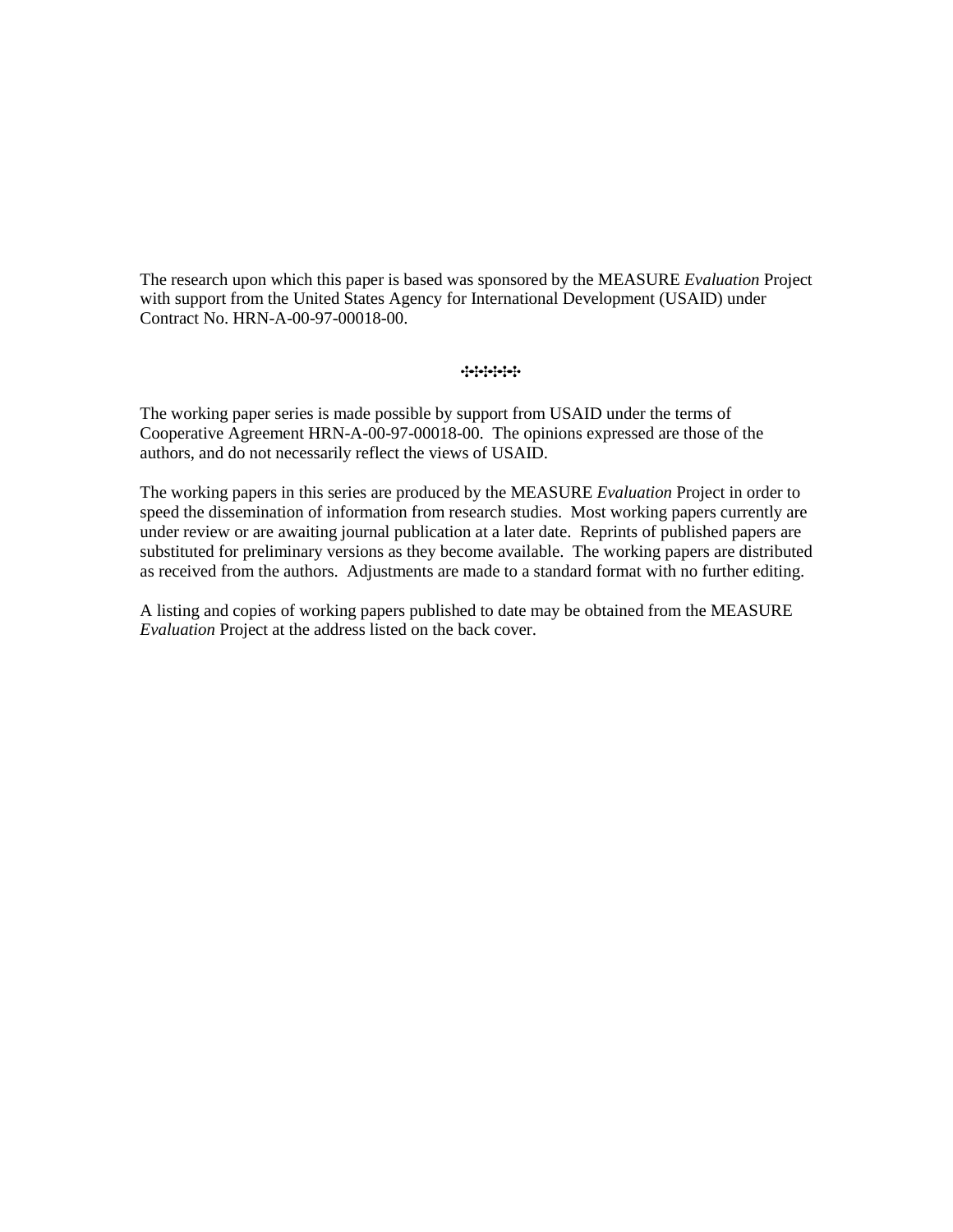## **Other MEASURE** *Evaluation* **Working Papers**

| WP-03-66        | Multi-media campaign exposure effects on knowledge and use of condoms for<br>STI and HIV/AIDS prevention in Uganda (R. Bessinger, C. Katende, and N.<br>Gupta)                                                                                   |
|-----------------|--------------------------------------------------------------------------------------------------------------------------------------------------------------------------------------------------------------------------------------------------|
| WP-03-65        | The Social Side of Service Accessibility (B. Entwisle, A. Weinberg,<br>R.R. Rindfuss, and K. Faust)                                                                                                                                              |
| WP-03-64        | Comparative Analysis of Program Effort for Family Planning, Maternal Health,<br>and HIV/AIDS, 30 Developing Countries (J.A. Ross)                                                                                                                |
| WP-03-63        | Assessment of a Capture-Recapture Method for Estimating the Size of the<br>Female Sex Worker Population in Bulawayo, Zimbabwe (S.S. Weir, D. Wilson,<br>P.J. Smith, V.J. Schoenbach, J.C. Thomas, P.R. Lamptey, and J.T Boerma)                  |
| <b>WP-02-62</b> | Socioeconomic Status, Permanent Income, and Fertility: A Latent Variable<br>Approach (K.A. Bollen, J.L. Glanville, and G. Stecklov)                                                                                                              |
| WP-02-61        | The Effect of Facility Characteristics on Choice of Family Planning Facility<br>in Rural Tanzania (S. Chen, D. K. Guilkey)                                                                                                                       |
| <b>WP-02-60</b> | Health Program Effects on Individual Use of Services (Amy O. Tsui, Festus<br>Ukwuani, David Guilkey, and Gustavo Angeles)                                                                                                                        |
| WP-02-59        | Health Facility Characteristics and the Decision to Seek Care (E. Jensen,<br>J. Stewart)                                                                                                                                                         |
| WP-02-58        | HIV impact on mother and child mortality in rural Tanzania (Japheth<br>Ng'weshemi, Mark Urassa, Raphael Isingo, Gabriel Mwaluko, Ngalula J, J Ties<br>Boerma, Marston M, Basia Zaba)                                                             |
| WP-02-57        | Secretive females or swaggering males? An assessment of the quality of sexual<br>partnership reporting in rural Tanzania (Soori Nnko, J Ties Boerma, Mark<br>Urassa, Gabriel Mwaluko, Basia Zaba)                                                |
| WP-02-56        | Understanding the Uneven Spread of HIV within Africa: Comparative Study of<br>Biological, Behavioral and Contextual Factors in Rural Populations in Tanzania<br>and Zimbabwe (J Ties Boerma, Constance Nyamukapa, Mark Urassa, Simon<br>Gregson) |
| WP-02-55        | Assessment of the Roll Back Malaria Monitoring and Evaluation System (Kate<br>Macintyre, Erin Eckert, Amara Robinson)                                                                                                                            |
| WP-02-54        | Measuring Family Planning Sustainability at the Outcome and Program Levels<br>(Rob Stephenson, Amy Ong Tsui, Rodney Knight)                                                                                                                      |
| WP-02-53        | An Assessment of the Quality of National Child Immunization Coverage<br>Estimates in Population-based Surveys (Jennifer Brown, Roeland Monasch,<br>George Bicego, Anthony Burton, and J. Ties Boerma)                                            |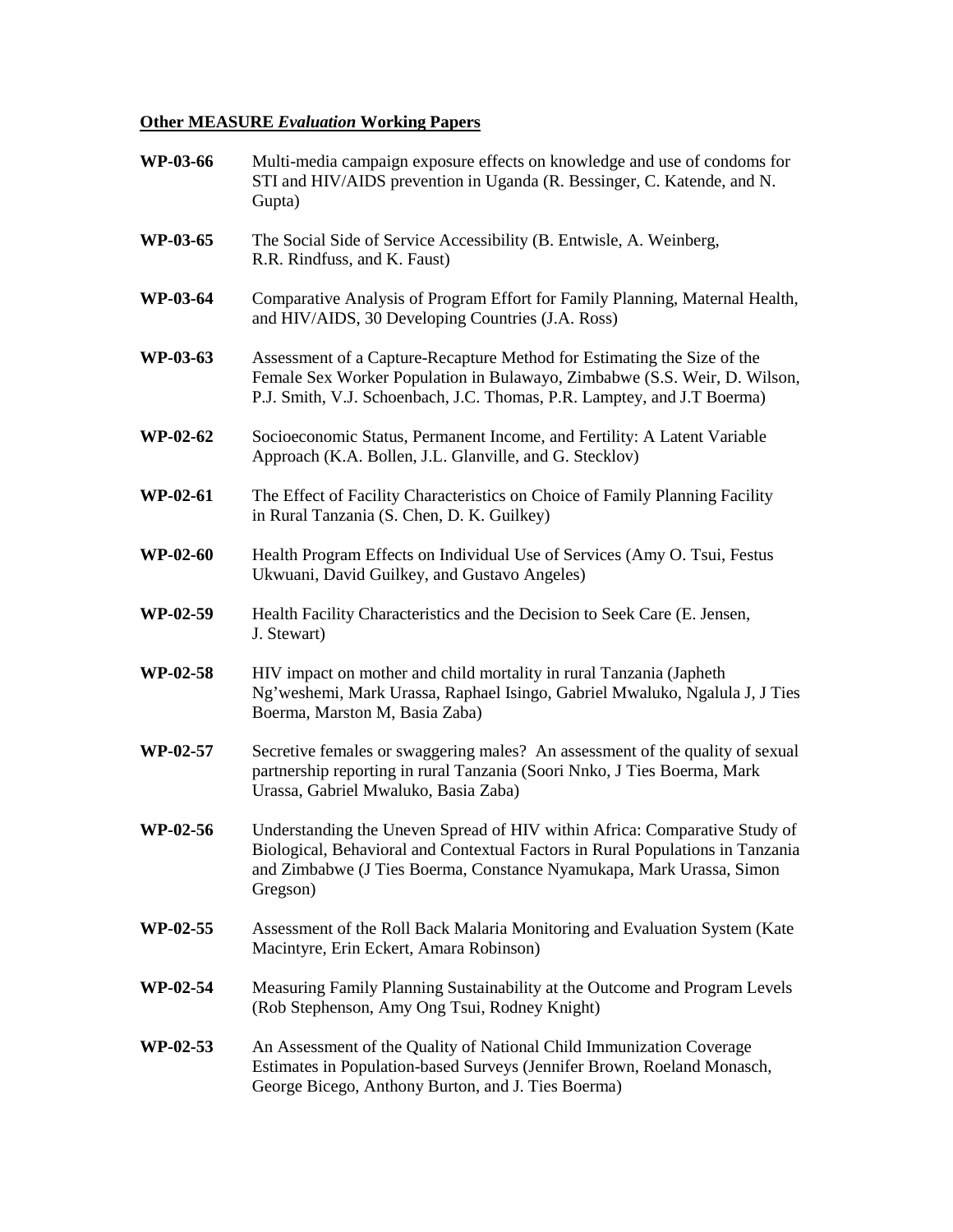| WP-02-52        | Determinants of Contraceptive Method Choice in Rural Tanzania between 1991<br>and 1999 (Susan Chen and David K. Guilkey)                                                                       |
|-----------------|------------------------------------------------------------------------------------------------------------------------------------------------------------------------------------------------|
| WP-02-51        | Estimation of levels and trends in age at first sex from surveys using survival<br>analysis (Basia Zaba, Ties Boerma, Elizabeth Pisani, Nahum Baptiste)                                        |
| <b>WP-02-50</b> | The Impact of Community Level Variables on Individual Level Outcomes:<br>Theoretical Results and Demographic Applications (Gustavo Angeles, David K.<br>Guilkey, Thomas A. Mroz)               |
| WP-02-49        | The Impact of a Reproductive Health Project Interventions on Contraceptive Use<br>in Uganda (Katende C, Gupta N, Bessinger)                                                                    |
| <b>WP-02-48</b> | Decentralization in Tanzania: the View of District Health Management Teams<br>(Paul Hutchinson)                                                                                                |
| WP-02-47        | Community effects on the risk of HIV infection in rural Tanzania (Shelah S.<br>Bloom, Mark Urassa, Raphael Isingo, Japheth Ng'weshemi, J. Ties Boerma)                                         |
| <b>WP-02-46</b> | The Determinants of Fertility in Rural Peru: Program Effects in the Early Years<br>of the National Family Planning Program (Gustavo Angeles, David K. Guilkey<br>and Thomas A. Mroz)           |
| WP-02-45        | Cost and Efficiency of Reproductive Health Service Provision at the Facility<br>Level in Paraguay (Gustavo Angeles, Ruben Gaete and John F. Stewart)                                           |
| <b>WP-02-44</b> | Decentralization, Allocative Efficiency and Health Service Outcomes in the<br>Philippines (J. Brad Schwartz, David K. Guilkey and Rachel Racelis)                                              |
| <b>WP-01-43</b> | Changes in Use of Health Services During Indonesia's Economic Crisis<br>(Elizabeth Frankenberg, Bondan Sikoki, Wayan Suriastini, Duncan Thomas)                                                |
| <b>WP-01-42</b> | Contraceptive Use in a Changing Service Environment: Evidence from the First<br>Year of Indonesia's Economic Crisis (Elizabeth Frankenberg, Bondan Sikoki,<br>Wayan Suriastini, Duncan Thomas) |
| WP-01-41        | Access as a Factor in Differential Contraceptive Use between Mayans and<br>Ladinos in Guatemala (Eric Seiber and Jane T. Bertrand)                                                             |
| <b>WP-01-40</b> | Dimensions of Ratings of Maternal and Neonatal Health Services: A Factor<br>Analysis (Rodolfo A. Bulatao and John A. Ross)                                                                     |
| WP-01-39        | Do Health Services Reduce Maternal Mortality? Evidence from Ratings of<br>Maternal Health Programs (Rudolfo A. Bulatao and John A. Ross)                                                       |
| WP-01-38        | Economic Status Proxies in Studies of Fertility in Developing Countries: Does<br>the Measure Matter? (Kenneth A. Bollen, Jennifer L. Glanville, and Guy<br>Stecklov)                           |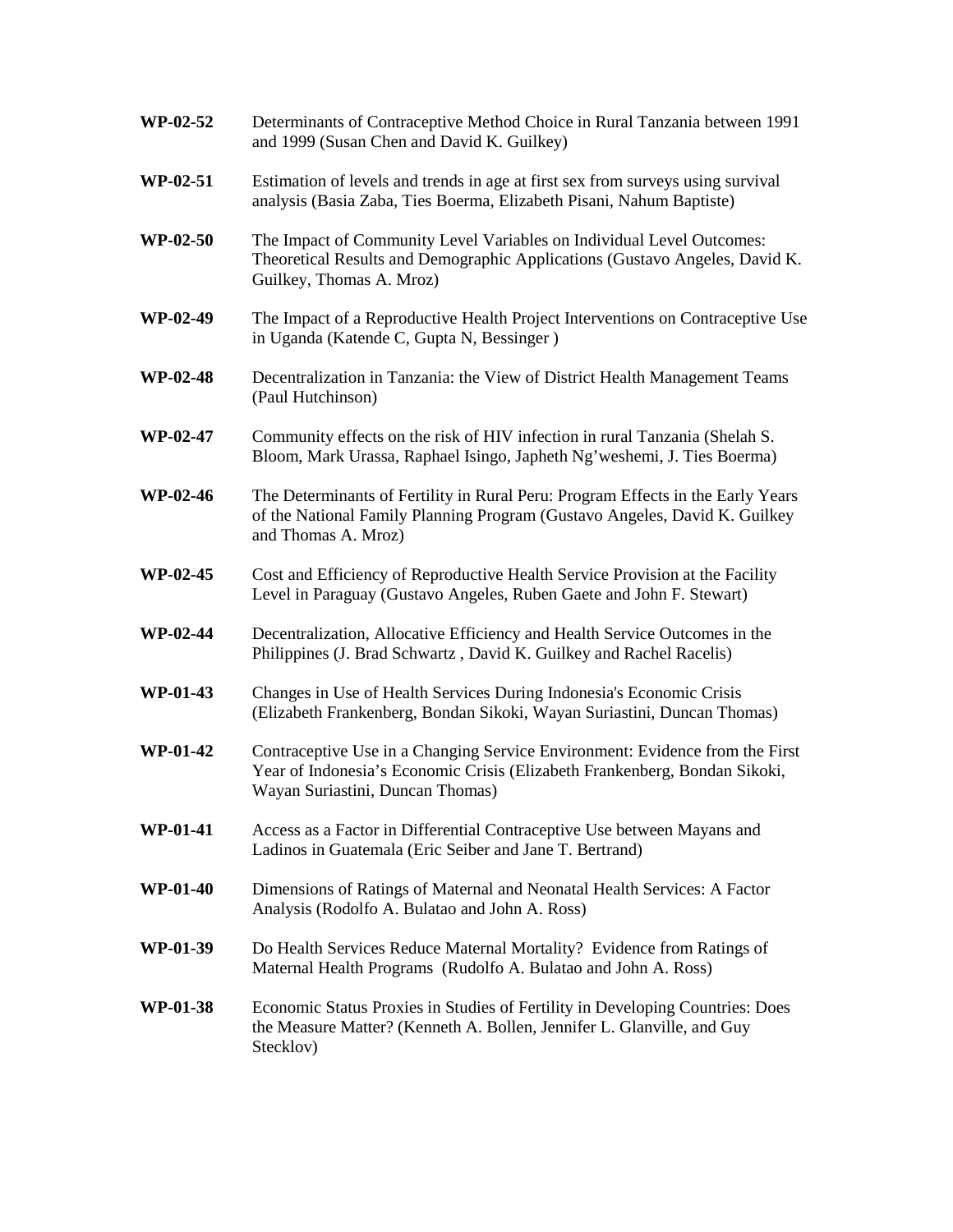| WP-01-37        | A Pilot Study of a Rapid Assessment Method to Identify Areas for AIDS<br>Prevention in Cape Town, South Africa (Sharon S. Weir, Chelsea Morroni, Nicol<br>Coetzee, John Spencer, and J. Ties Boerma)                                              |
|-----------------|---------------------------------------------------------------------------------------------------------------------------------------------------------------------------------------------------------------------------------------------------|
| WP-01-36        | Decentralization and Local Government Health Expenditures in the Phillippines<br>(J. Brad Schwartz, Rachel Racelis, and David K. Guilkey)                                                                                                         |
| WP-01-35        | Decentralization and Government Provision of Public Goods: The Public Health<br>Sector in Uganda (John Akin, Paul Hutchinson and Koleman Strumpf)                                                                                                 |
| WP-01-34        | Appropriate Methods for Analyzing the Effect of Method Choice on<br>Contraceptive Discontinuation (Fiona Steele and Siân L. Curtis)                                                                                                               |
| WP-01-33        | A Simple Guide to Using Multilevel Models for the Evaluation of Program<br>Impacts (Gustavo Angeles and Thomas A.Mroz)                                                                                                                            |
| WP-01-32        | The Effect of Structural Characteristics on Family Planning Program<br>Performance in Côte d'Ivoire and Nigeria (Dominic Mancini, Guy Stecklov and<br>John F. Stewart)                                                                            |
| WP-01-31        | Socio-Demographic Context of the AIDS Epidemic in a Rural Area in Tanzania<br>with a Focus on People's Mobility and Marriage (J. Ties Boerma, Mark Urassa,<br>Soori Nnko, Japheth Ng'weshemi, Raphael Isingo, Basia Zaba, and Gabriel<br>Mwaluko) |
| WP-01-30        | A Meta-Analysis of the Impact of Family Planning Programs on Fertility<br>Preferences, Contraceptive Method Choice and Fertility (Gustavo Angeles, Jason<br>Dietrich, David Guilkey, Dominic Mancini, Thomas Mroz, Amy Tsui and Feng<br>Yu Zhang) |
| WP-01-29        | Evaluation of Midwifery Care: A Case Study of Rural Guatemala (Noreen<br>Goldman and Dana A. Glei)                                                                                                                                                |
| <b>WP-01-28</b> | Effort Scores for Family Planning Programs: An Alternative Approach (John A.<br>Ross and Katharine Cooper-Arnold)                                                                                                                                 |
| <b>WP-00-27</b> | Monitoring Quality of Care in Family Planning Programs: A Comparison of<br>Observation and Client Exit Interviews (Ruth E. Bessinger and Jane T. Bertrand)                                                                                        |
| WP-00-26        | Rating Maternal and Neonatal Health Programs in Developing Countries<br>(Rodolfo A. Bulatao and John A. Ross)                                                                                                                                     |
| WP-00-25        | Abortion and Contraceptive Use in Turkey (Pinar Senlet, Jill Mathis, Siân L.<br>Curtis, and Han Raggers)                                                                                                                                          |
| <b>WP-00-24</b> | Contraceptive Dynamics among the Mayan Population of Guatemala: 1978-1998<br>(Jane T. Bertrand, Eric Seiber and Gabriela Escudero)                                                                                                                |
| WP-00-23        | Skewed Method Mix: a Measure of Quality in Family Planning Programs (Jane<br>T. Bertrand, Janet Rice, Tara M. Sullivan & James Shelton)                                                                                                           |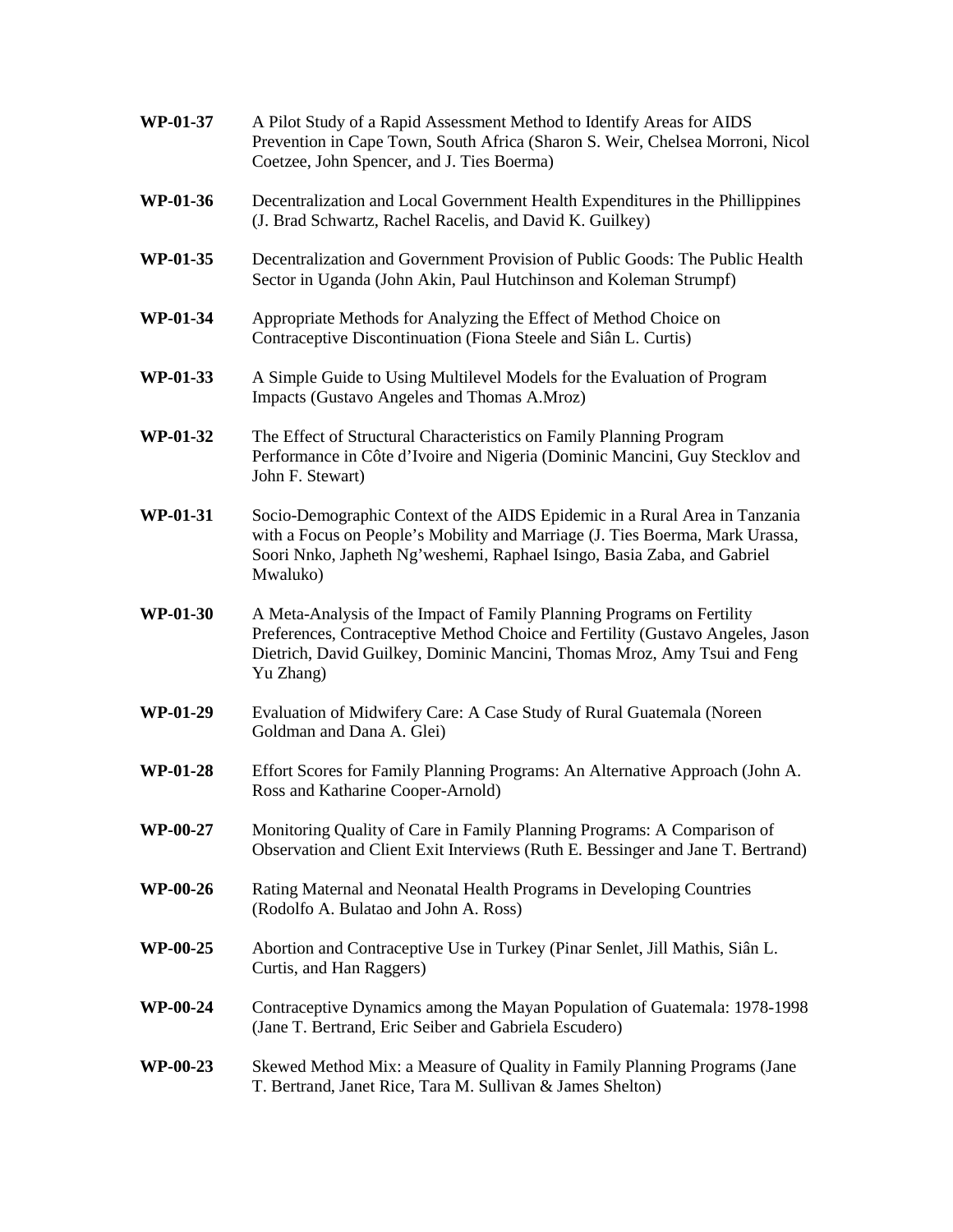| <b>WP-00-21</b> | The Impact of Health Facilities on Child Health (Eric R. Jensen and John F.<br>Stewart)                                                                                                                               |
|-----------------|-----------------------------------------------------------------------------------------------------------------------------------------------------------------------------------------------------------------------|
| <b>WP-00-20</b> | Effort Indices for National Family Planning Programs, 1999 Cycle (John Ross<br>and John Stover)                                                                                                                       |
| WP-00-19        | Evaluating Malaria Interventions in Africa: A Review and Assessment of Recent<br>Research (Thom Eisele, Kate Macintyre, Erin Eckert, John Beier, and Gerard<br>Killeen)                                               |
| <b>WP-00-18</b> | Monitoring the AIDS epidemic using HIV prevalence data among young women<br>attending antenatal clinics: prospects and problems (Basia Zaba, Ties Boerma<br>and Richard White)                                        |
| WP-99-17        | Framework for the Evaluation of National AIDS Programmes (Ties Boerma,<br>Elizabeth Pisani, Bernhard Schwartländer, Thierry Mertens)                                                                                  |
| WP-99-16        | National trends in AIDS knowledge and sexual behaviour in Zambia 1996-98<br>(Charles Banda, Shelah S. Bloom, Gloria Songolo, Samantha Mulendema, Amy<br>E. Cunningham, J. Ties Boerma)                                |
| WP-99-15        | The Determinants of Contraceptive Discontinuation in Northern India: A<br>Multilevel Analysis of Calendar Data (Fengyu Zhang, Amy O. Tsui, C. M.<br>Suchindran)                                                       |
| WP-99-14        | Does Contraceptive Discontinuation Matter?: Quality of Care and Fertility<br>Consequences (Ann Blanc, Siân Curtis, Trevor Croft)                                                                                      |
| WP-99-13        | Socioeconomic Status and Class in Studies of Fertility and Health in Developing<br>Countries (Kenneth A. Bollen, Jennifer L. Glanville, Guy Stecklov)                                                                 |
| WP-99-12        | Monitoring and Evaluation Indicators Reported by Cooperating Agencies in the<br>Family Planning Services and Communication, Management and Training<br>Divisions of the USAID Office of Population (Catherine Elkins) |
| WP-98-11        | Household Health Expenditures in Morocco: Implications for Health Care<br>Reform (David R. Hotchkiss, Zine Eddine el Idriss, Jilali Hazim, and Amparo<br>Gordillo)                                                    |
| <b>WP-98-10</b> | Report of a Technical Meeting on the Use of Lot Quality Assurance Sampling<br>(LQAS) in Polio Eradication Programs                                                                                                    |
| WP-98-09        | How Well Do Perceptions of Family Planning Service Quality Correspond to<br>Objective Measures? Evidence from Tanzania (Ilene S. Speizer)                                                                             |
| WP-98-08        | Family Planning Program Effects on Contraceptive Use in Morocco, 1992-1995<br>(David R. Hotchkiss)                                                                                                                    |
| WP-98-07        | Do Family Planning Service Providers in Tanzania Unnecessarily Restrict<br>Access to Contraceptive Methods? (Ilene S. Speizer)                                                                                        |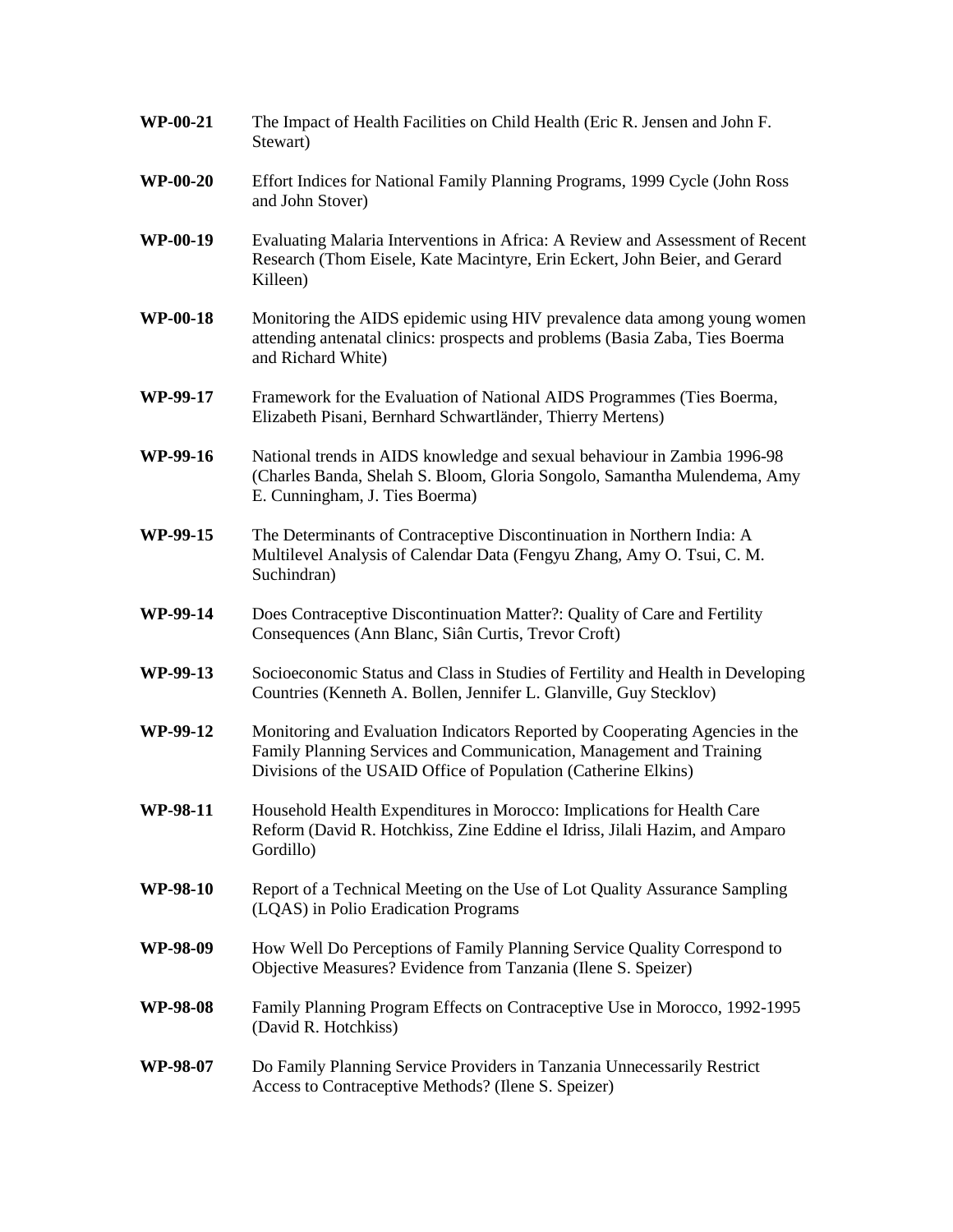| <b>WP-98-06</b><br>WP-98-05 | Contraceptive Intentions and Subsequent Use: Family Planning Program Effects<br>in Morocco (Robert J. Magnani)<br>Estimating the Health Impact of Industry Infant Food Marketing Practices in the<br>Philippines (John F. Stewart) |
|-----------------------------|------------------------------------------------------------------------------------------------------------------------------------------------------------------------------------------------------------------------------------|
| WP-98-03                    | Testing Indicators for Use in Monitoring Interventions to Improve Women's<br>Nutritional Status (Linda Adair)                                                                                                                      |
| WP-98-02                    | Obstacles to Quality of Care in Family Planning and Reproductive Health<br>Services in Tanzania (Lisa Richey)                                                                                                                      |
| WP-98-01                    | Family Planning, Maternal/Child Health, and Sexually-Transmitted Diseases in<br>Tanzania: Multivariate Results using Data from the 1996 Demographic and<br>Health Survey and Service Availability Survey (Jason Dietrich)          |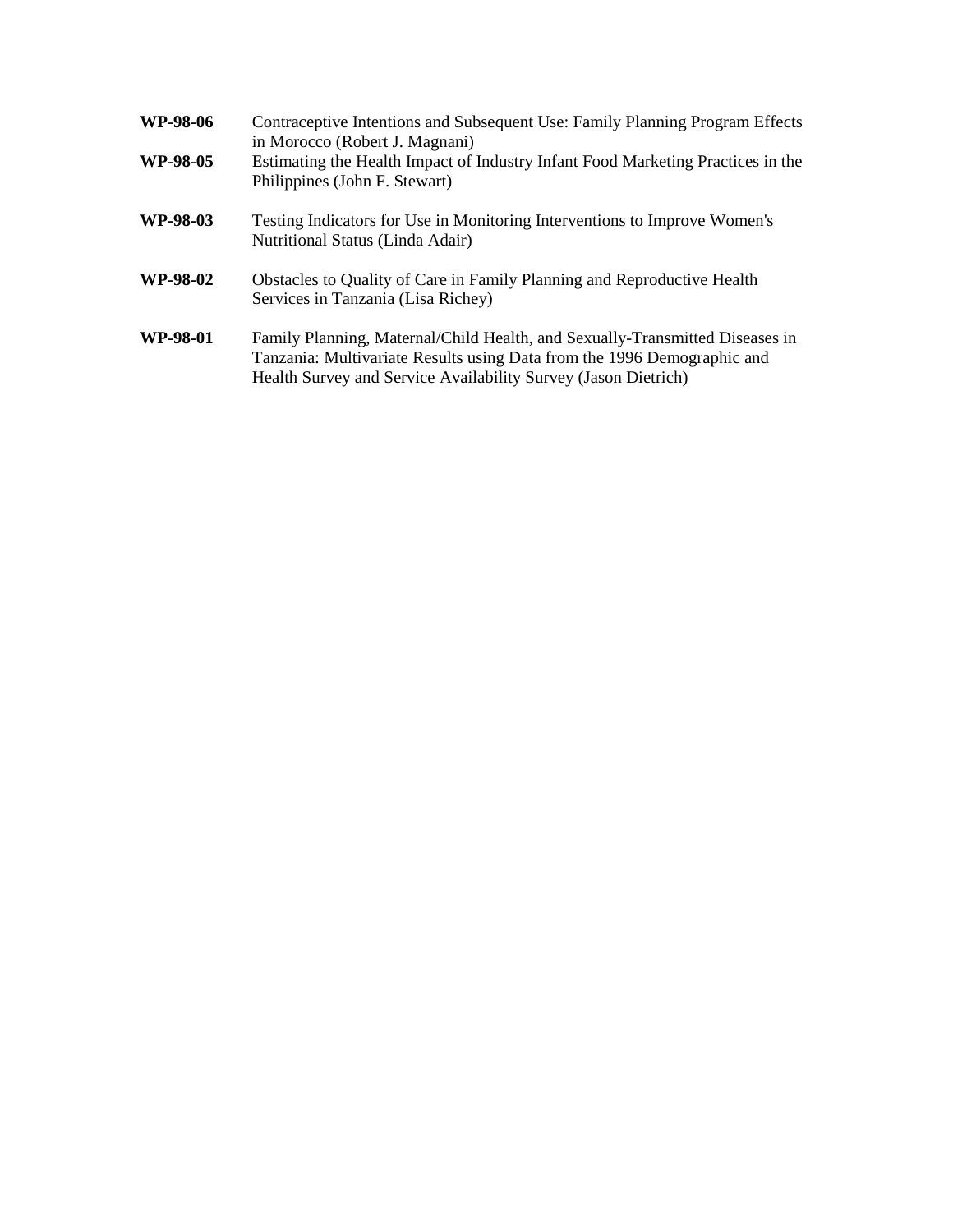# **Association of mass media exposure on family planning attitudes and practices in Uganda**

#### **Neeru Gupta**

Technical Officer, Evidence and Information for Policy, World Health Organization, Geneva. Affiliation during this study: Evaluation Analyst, MEASURE Evaluation Project, ORC Macro.

## **Charles Katende**

Senior Monitoring and Evaluation Officer, PATH-Africa Youth Alliance Project, Kampala. Affiliation during this study: Research and Evaluation Officer, DISH Project.

#### **Ruth Bessinger**

Evaluation Analyst, MEASURE Evaluation Project, ORC Macro, Calverton, MD 20705. Correspondence should be addressed to Ruth Bessinger by e-mail at Ruth.E.Bessinger@orcmacro.com

> Manuscript prepared for *Studies in Family Planning* Revised 19 December 2002

#### **Corresponding author for publisher and galleys:**

Dr. Neeru Gupta Department of Health Service Provision Evidence and Information for Policy World Health Organization 20 avenue Appia CH-1211 Geneva 27, Switzerland Tel: +41 22 791.2382 Fax: +41 22 791.4747 Email: guptan@who.int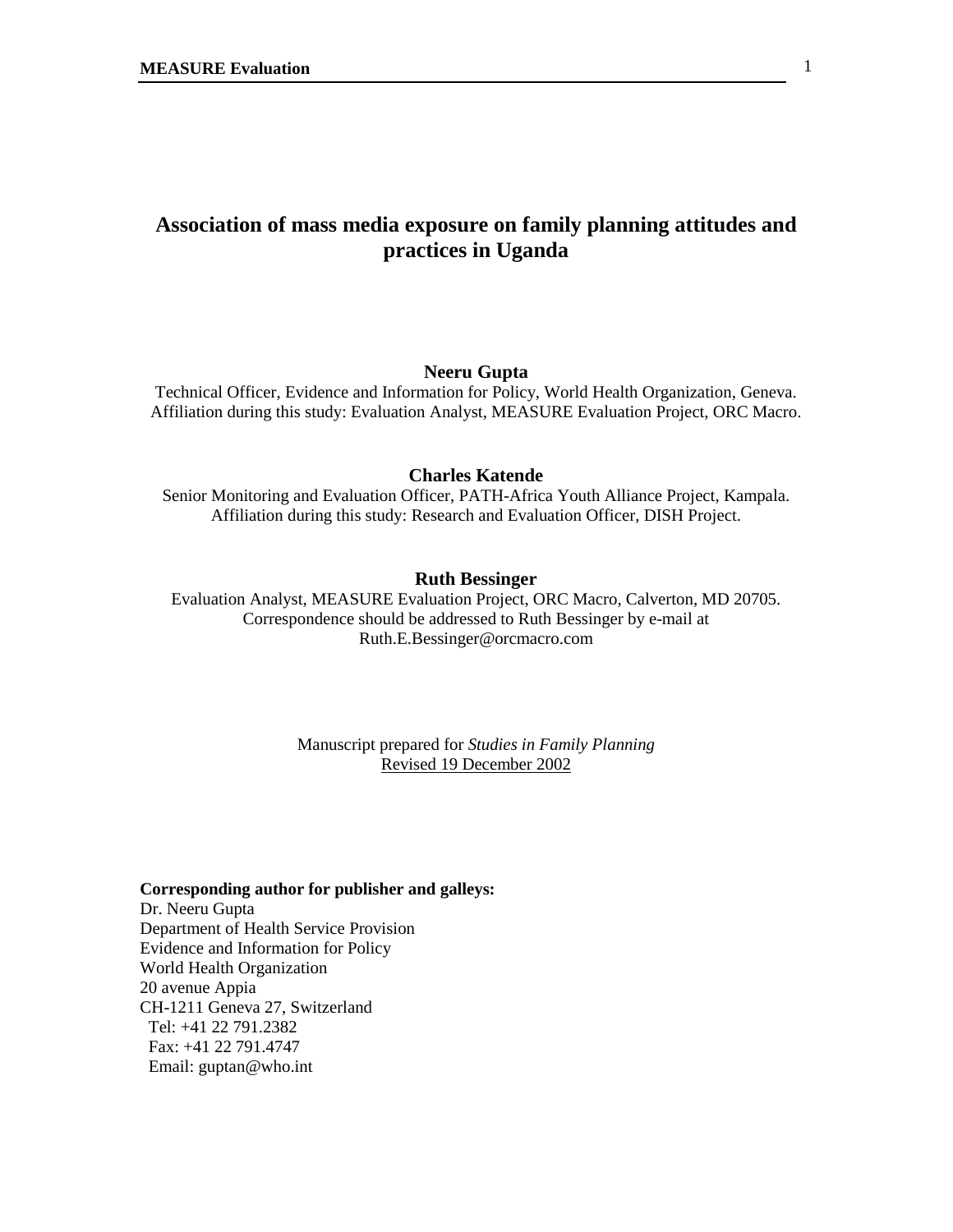## **Association of mass media exposure on family planning attitudes and practices in Uganda**

#### **Abstract**

This paper examined the influences of multi-media Behavior Change Communication campaigns on women's and men's use of and intentions to use contraception in target areas of Uganda. Data were primarily drawn from the 1997 and 1999 Delivery of Improved Services for Health evaluation surveys, which collected information from representative samples of women and men of reproductive age in the districts served by the DISH project. Additional time-trend analyses relied on data from the 1995 Demographic and Health Survey. Logistic regressions were used to assess the associations between BCC exposure and family planning attitudes and practices, controlling for individuals' background characteristics. To minimize the biases of self-reported exposure, the analyses also considered cluster-level indices of the penetration of BCC messages in the community. Results indicated that exposure to BCC messages was associated with higher contraceptive intentions and use. While there was some evidence of bias of self-report, the pathways to behavior change appeared different for women and men.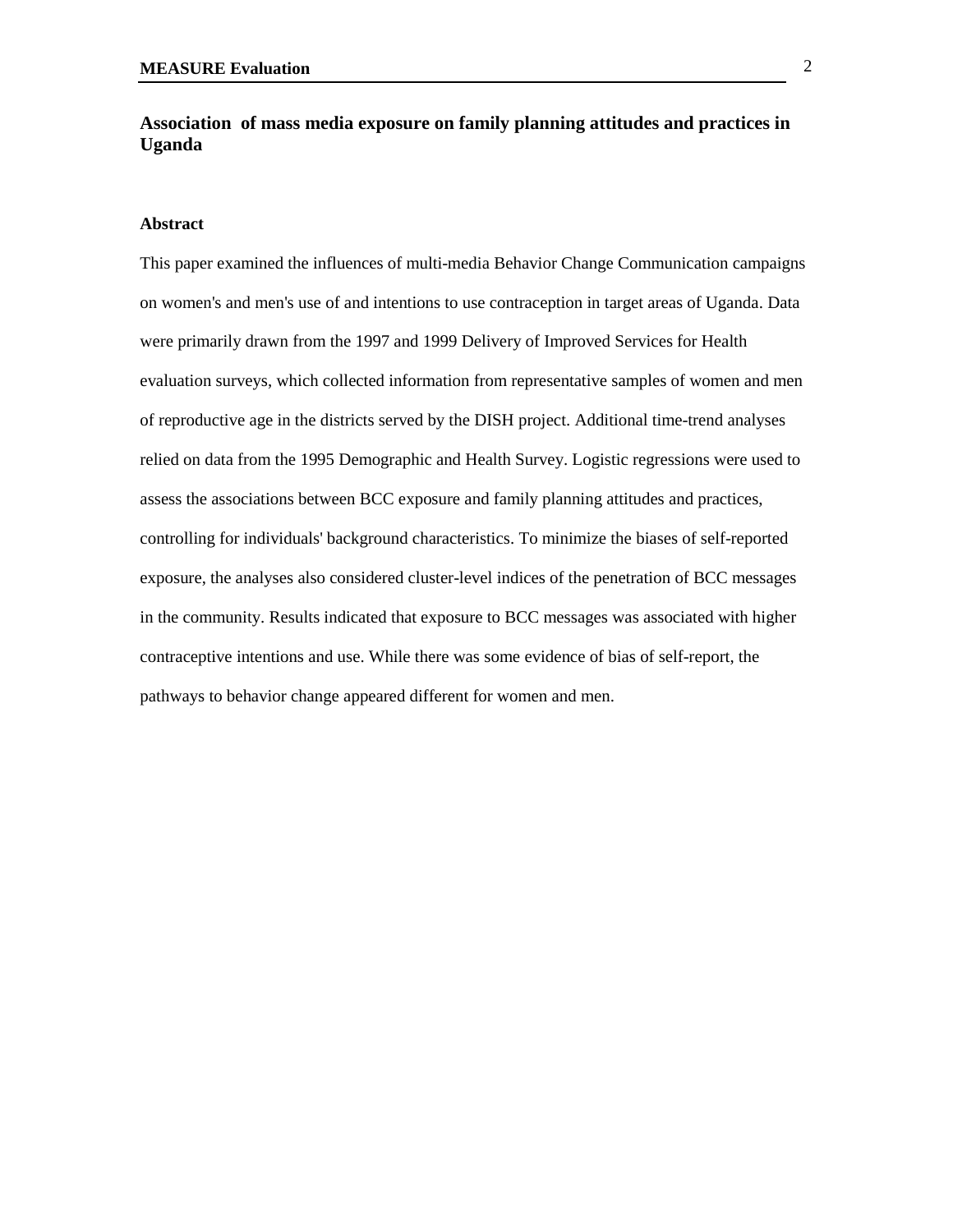## **Introduction**

There is evidence from a number of studies that individuals' exposure to mass media messages promoting family planning influences contraceptive behavior (Piotrow et al. 1990, Bankole et al. 1996, Westoff and Bankole 1997, Kincaid 2000). For example, in Nigeria, use of modern contraception, intent to use, and desire for fewer children were found to be associated with exposure to media messages on family planning (Bankole et al. 1996). A similar study in Tanzania found that women exposed to a mix of media promoting family planning were more likely to use family planning (Jato et al. 1999).

A number of models have emerged from different fields identifying specific pathways to behavior change and offering insights to programs as they try to influence and change behavior. Several have been very influential in explaining the effects of mass media campaigns on fertility-related behavior. Ideation change, defined as a change in the way of thinking through the diffusion of new ideas and practices, has been identified as an important determinant of fertility decline (Cleland and Wilson 1987). The ideation model derives from the diffusion of innovation theory and includes five stages through which an individual progresses: knowledge, persuasion, decision, implementation, and confirmation (Rogers 1995). The input/output persuasion model considers how various aspects of communication influence the behavioral outcome of communication (McGuire 1989). The Steps to Behavior Change is an adaptation of the diffusion of innovations theory and the input/output persuasion model and consists of five major stages of change: knowledge, approval, intention, practice, and advocacy (Piotrow et al. 1997). This framework emphasizes that there are several intermediate steps that people move through before they change their behavior. This suggests that different messages and approaches in behavior change communication are required to reach people at different stages in the process.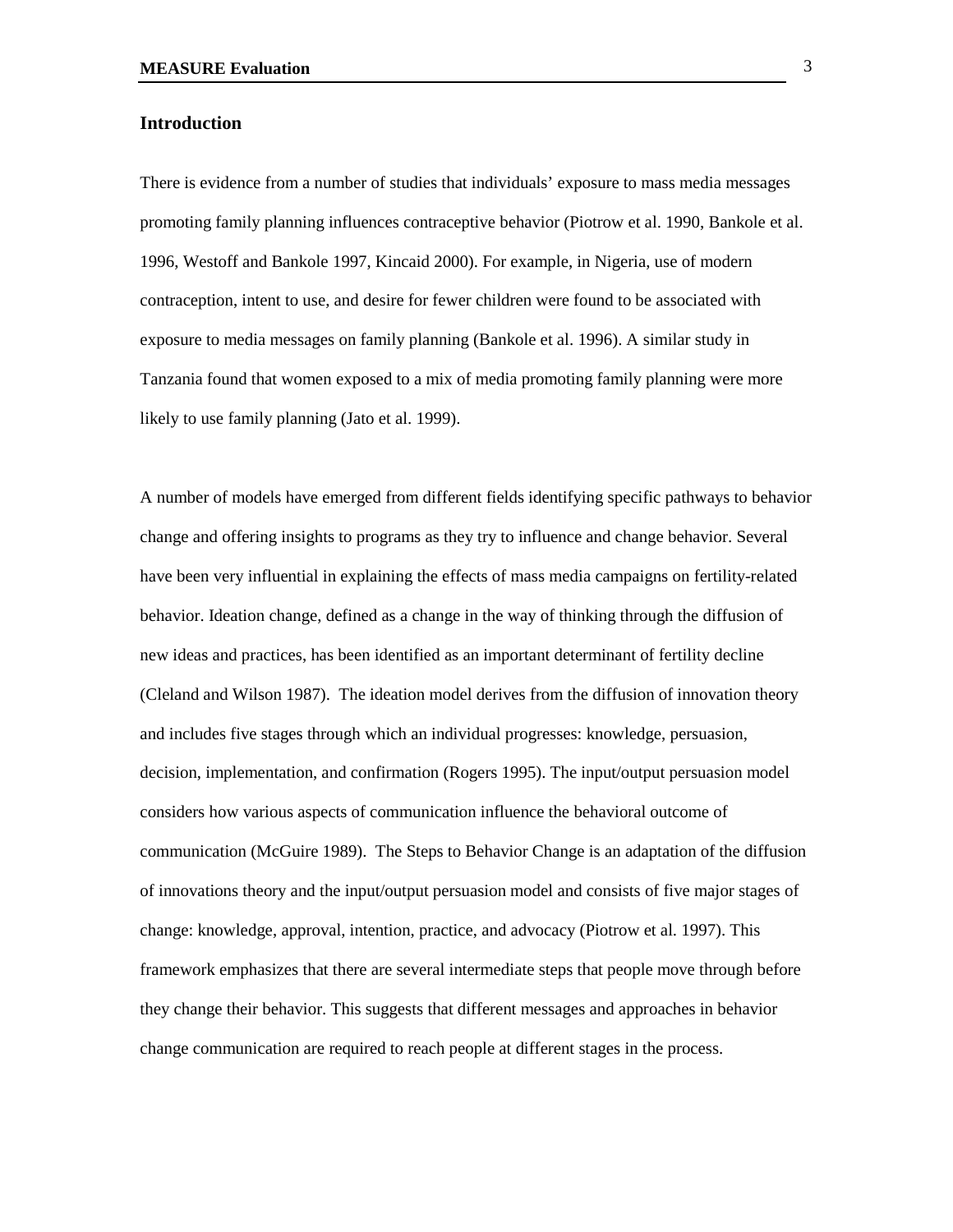Several empirical studies have confirmed that mass media campaigns have effects at different stages in the process to behavior change. According to a study in Nepal, exposure to mass media had an indirect effect on contraceptive use through increases in interpersonal communication, as well as positive changes in attitudes and perceived social norms regarding family planning (Storey et al. 1999). Similarly, women exposed to a mass media campaign in Tanzania were found to have more positive attitudes towards family planning and to discuss family planning with their spouses (Jato et al. 1999). In Mali, exposure to a campaign was linked to more favorable attitudes towards family planning and a decline in the proportion of men and women who believed that Islam opposes family planning (Kane et al. 1998).

It has been suggested that exposure to messages broadcast through a variety of channels is the most effective way to change knowledge, attitudes, and behavior. Behavior change communication (BCC) campaigns often include a combination of radio spots or advertisements, radio dramas, television advertisements, videos, print materials such as newsletters and leaflets, posters, clinic-based counseling, and community activities such as festivals, theatre, or group meetings (Kincaid et al. 1992, Piotrow et al. 1997). The use of multiple media types is expected to reach a larger audience and help reinforce messages (Piotrow et al. 1997). Studies have also shown that there is a dose-response effect between the amount of exposure to family planning messages in the mass media (as defined by the number of different types of media) and an increase in use of family planning methods. In Tanzania, Jato et al. (1999) found that the more types of media sources of family planning messages, the greater the likelihood of contraceptive use. Likewise, Kane et al. (1998) found that contraceptive knowledge and use and more favorable attitudes towards family planning were positively associated with the number of mass media interventions in Mali.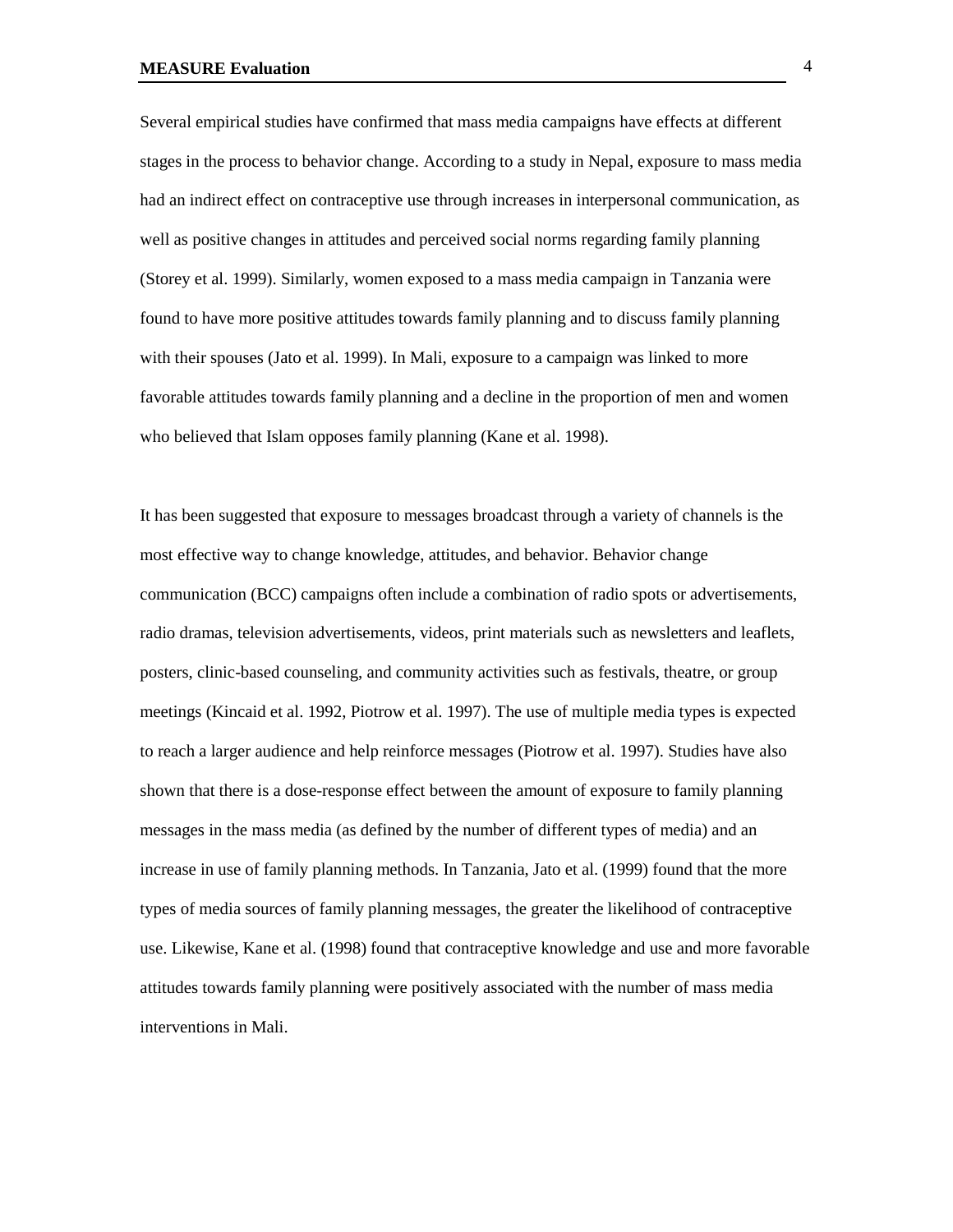In Uganda, the Delivery of Improved Services for Health (DISH) project, one of the country's largest reproductive health programs, strove to increase service utilization and change behaviors related to family planning and reproductive health through BCC activities. The project conducted a number of mass media campaigns in collaboration with its implementing partners since its inception in 1995.<sup>1</sup> Focusing on about 30% of the total population, DISH operated in 12 of the country's 56 districts: Jinja, Kampala, Kamuli, Kasese, Luwero, Masaka, Masindi, Mbarara, Nakasongola, Ntungamo, Rakai, and Sembabule.

Several multi-channel campaigns were implemented between 1995 and 1999 to promote the use of modern family planning methods. The campaigns employed short spots on the radio and on television, as well as a weekly radio drama called "Choices" that integrated family health messages. The project assisted the Ministry of Health to distribute the national "Yellow Flower" logo and then the new "Rainbow over the Yellow Flower" logo to identify health facilities offering family planning and integrated reproductive health services respectively, and conducted publicity encouraging couples to visit facilities displaying the logos for information and services. Posters, flip charts for service providers, and a "Health Matters" newsletter were distributed to health facilities. Newsletters were also distributed through newspapers and during community events. A range of other community education activities included drama performances, video shows, and village meetings. All materials were produced in three or four languages. Further activities were carried out in the DISH districts including the broadcast of a weekly radio program called "Capitol Doctor" and the social marketing of contraceptives.<sup>2</sup> The "Protector" brand condom, "Pilplan" brand oral contraceptives, and "Injectaplan" brand injectables were marketed through radio advertisements as well as billboards and posters at health facilities.

Preliminary analysis using data from the 1999 DISH Evaluation Survey (DES) suggested that women and men who were exposed to various family planning messages on the radio had higher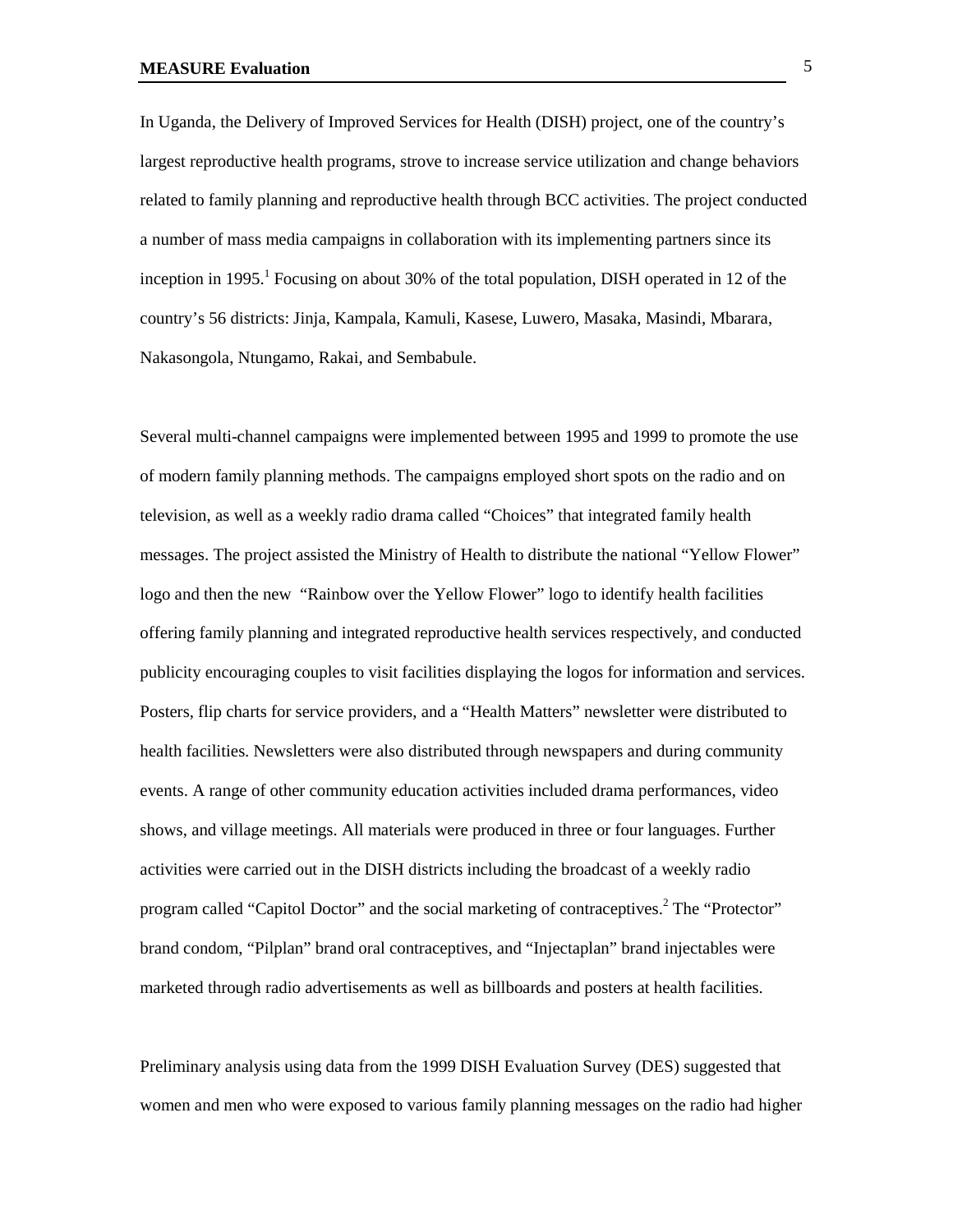levels of modern contraceptive use, and higher intention to adopt family planning in the near future among non-users. For example, 16% of women mentioned radio advertisements as among the influences on their decision to practice family planning. Moreover, an examination of timetrends drawing on additional data from the 1995 Uganda Demographic and Health Survey (UDHS) and the 1997 DES showed strong overall increases in contraceptive use and intent among the population living in the target districts (Katende et al. 2000).

In addition to mass media exposure, it would seem likely that the trends in family planning attitudes and practices observed in the DISH districts were also being conditioned by other factors, notably women's and men's socio-demographic characteristics. In fact, a strong and positive relationship between family planning and education, especially of women, emerges as one of the most consistent findings from empirical analyses of reproductive knowledge, attitudes, and behavior in developing countries (see, for example, Ainsworth 1994, Ezeh et al. 1996, Mboup and Saha 1998, Robey et al. 1992, Rutenberg et al. 1991). Education may be seen as a catalyst in diffusion-innovation theories. It is also typically employed as an indicator of socioeconomic development or, among women, as a proxy for gender status. Other socio-demographic factors often cited in the literature as important determinants of changing family planning attitudes and practices include age and parity. Generally speaking, contraceptive use tends to peak in the middle of the reproductive span, likely reflecting greater desire of couples in the middle age bracket, at higher fecundity, to prevent or space additional pregnancies. Likewise, contraceptive use is often found to vary with the number of children ever born, along with the changing nature of family planning goals. Place of residence has repeatedly been found to influence reproductive behaviors, with urban-rural distinctions differentiating access to health facilities, socio-cultural norms, and living situations. Overall, it is probable that women's and men's behavior in reproductive matters is conditioned by a mix of both individual's characteristics and ideological differences.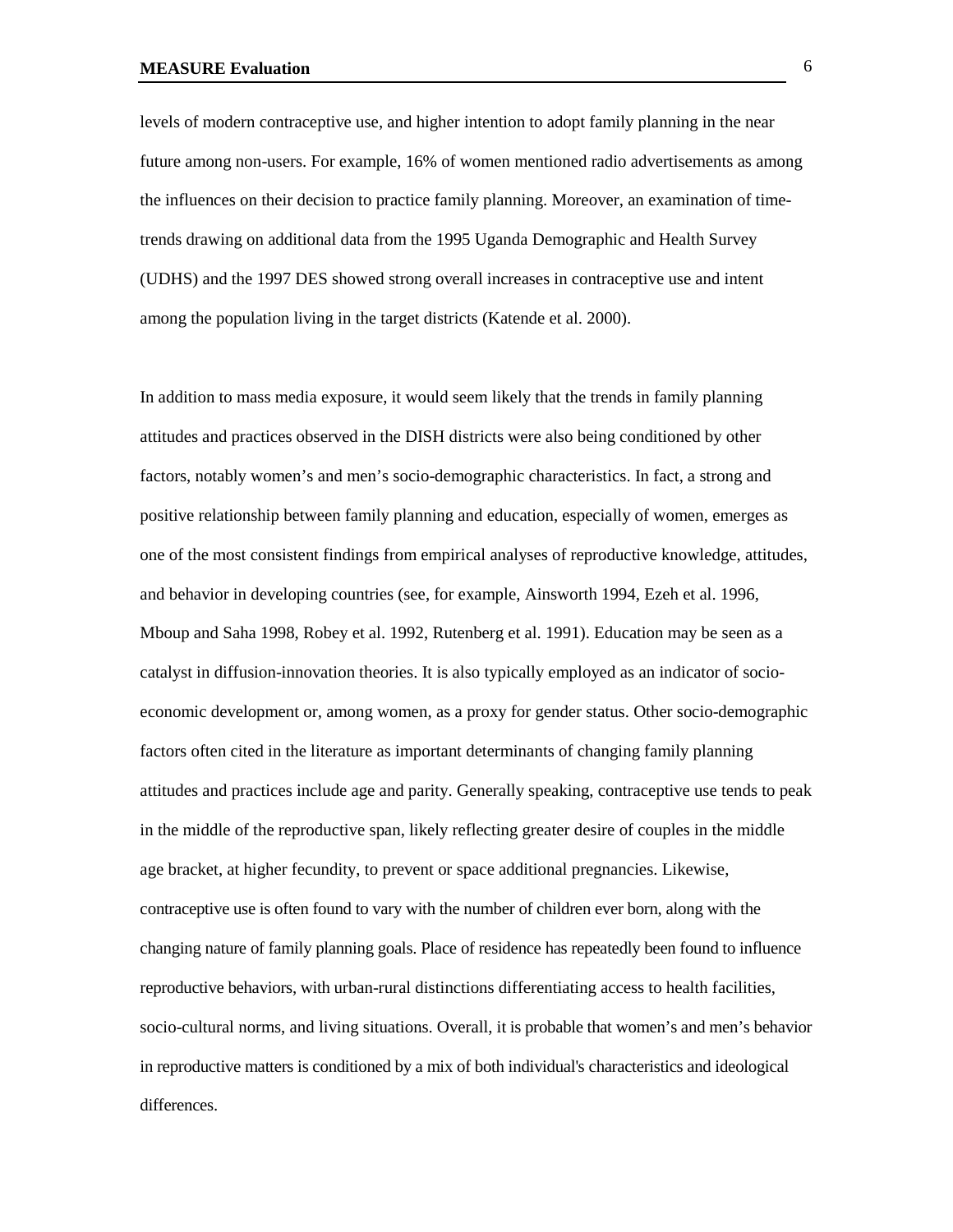The aim of the present study was to examine whether observed differences in the levels of modern contraceptive use and intention to use among women and men prior to and after the implementation of a BCC campaign signified a positive relationship between exposure to family planning messages and improved perceptions and use. We used multivariate regression analyses to help elucidate the relationships between intensity of exposure to BCC messages and family planning attitudes and practices, conditioned for the effects of a number of background characteristics including age, parity, education, and place of residence. The analyses considered intensity of exposure in terms of both the dose effects of multi-channel interventions and the influences of particular combinations of media messages. Data sources included three populationlevel surveys conducted over the course of implementation of BCC activities in the districts served by the DISH project in Uganda.

#### **Data and methods**

The data sources for this study were three household surveys conducted between 1995 and 1999 in the DISH project districts.<sup>3</sup> The 1995 UDHS provided baseline information on the reproductive health status of women and men of reproductive age (Statistics Department and Macro International 1996). While the survey was national in scope, this analysis used information obtained from the sub-samples of 2,316 women aged 15-49 and 663 men aged 15-54 living in DISH districts. The 1997 DES collected data from 1,697 women and 900 men of the same age groups (Katende et al. 1999), and the 1999 DES gathered information from 1,766 women and 1,057 men in the project districts (Katende et al. 2000).

All surveys used a two-stage sampling procedure, based on random sub-samples of households and enumeration clusters in proportion to district population sizes. The use of similar sampling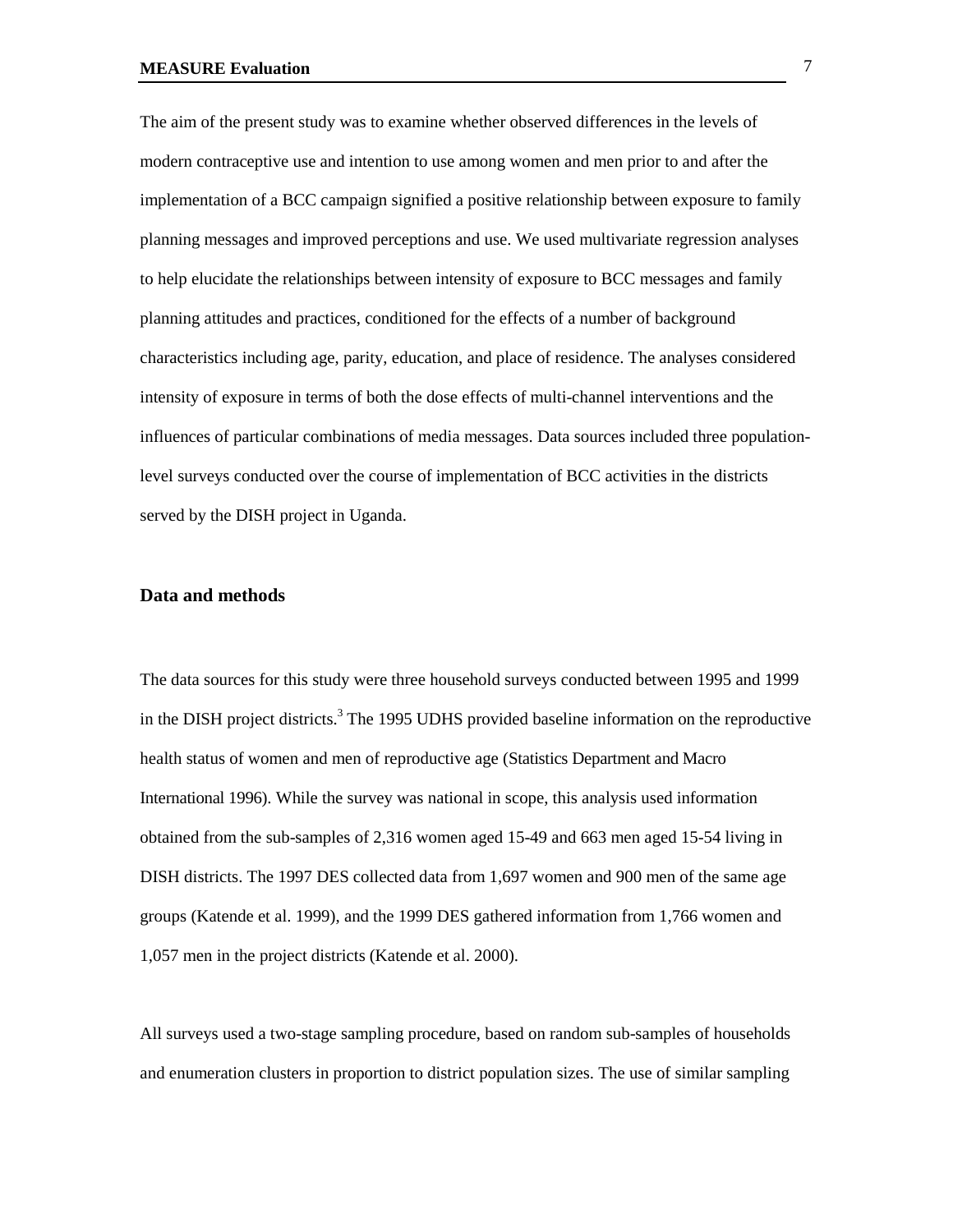frames and questionnaires ensured general comparability between the three rounds. The datasets were pooled together and multivariate regression models were used to assess the influences over time of BCC exposure on women's and men's family planning attitudes and practices. Two dependent variables were considered: current use of a modern contraceptive method and intent to use a modern contraceptive method in next 12 months among current non-users. Current contraceptive practice referred to use as reported by the respondent for either self or any sexual partner. In order to better gauge the demand for family planning, results on intentions to use excluded respondents who said that they or their spouse were infertile as well as those who expressed a desire to have a child "soon" or "now". Note that due to differences in questionnaire design, information on family planning intentions among men collected in the 1997 DES were not comparable with findings from the 1995 UDHS and 1999 DES, and are not presented here.

Multivariate logistic regression models for binary dependent variables were applied using the *Stata* statistical software package (StataCorp 2001). Given the differing levels of aggregation of the data—individual and cluster—a general estimating equation (GEE) was used to take into account the multilevel nature of the regression's error structure. Standard regression models assume that individual observations are independent. However, in two-stage sample surveys such as the DHS and DES, individuals from the same cluster or community are likely to exhibit similar demographic and behavioral characteristics (because of a variety of unmeasured and unmeasurable factors) compared to those selected from different clusters. The GEE allowed specification of assumed intra-cluster correlation (Liang and Zeger 1993).

In addition to intensity of BCC exposure, a number of socio-demographic variables were included as potential confounding factors: age of the respondent, marital status (comprising both formal and consensual unions), parity, place of residence, ethnicity, and educational attainment. The measure for BCC exposure was constructed in two steps. First, a variable was created to capture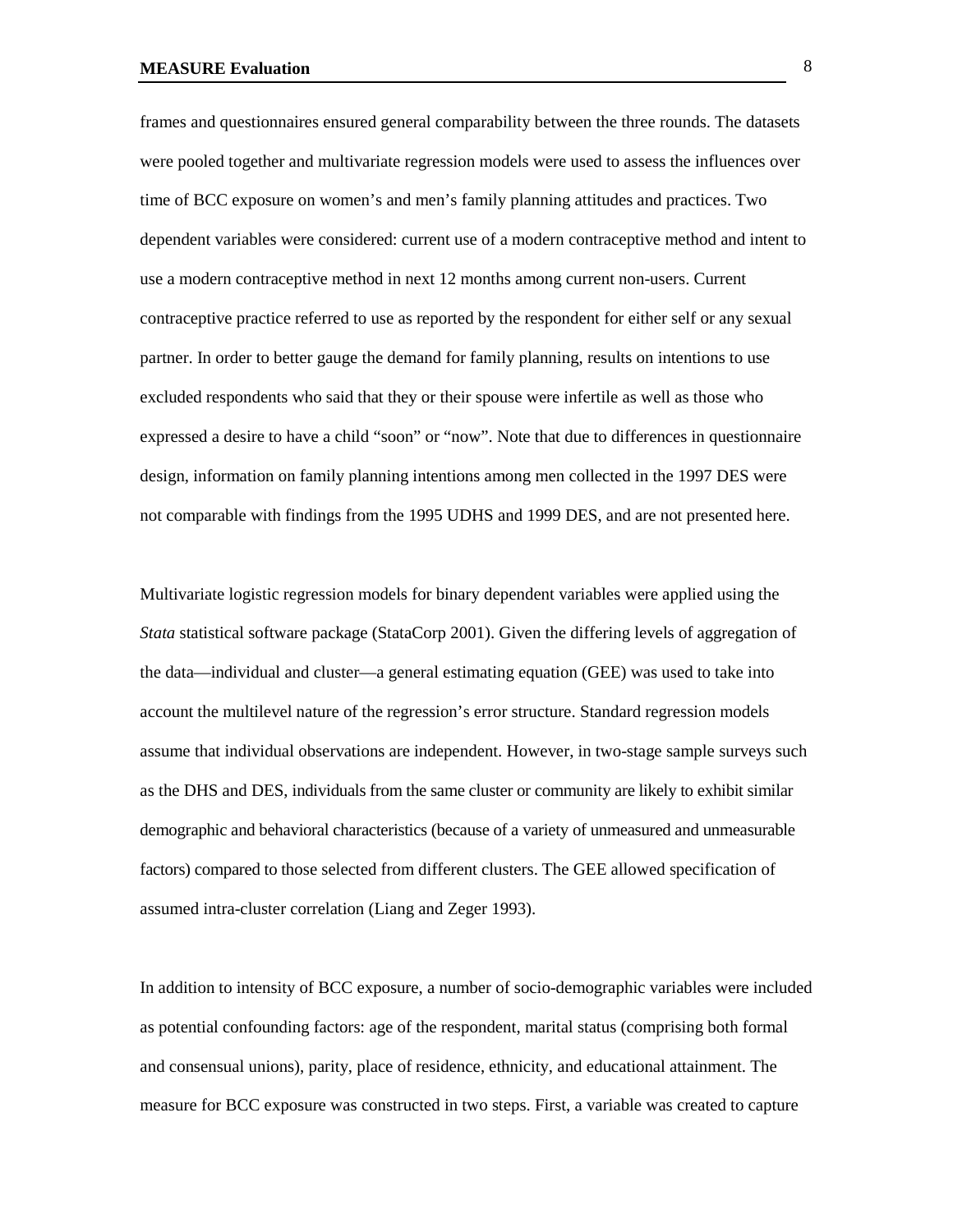the number of media through which an individual reported having been exposed to BCC messages in the last six months. This included the following: i) having heard a family planning message on the radio; ii) having seen a family planning message on television; iii) having seen a family planning poster; and iv) having read any materials promoting family planning in a newspaper, magazine, brochure or leaflet. The total number of media to which the respondent was exposed to BCC messages was summed, to a maximum of four media types.<sup>4</sup> An individual who had heard messages through two or more different media types was considered to have a high level of BCC exposure. (While intensity can be considered in ways other than number of media types, the surveys used did not collect other information on amount of exposure.)

Additional multivariate models were run for measuring the influences of a number of specific BCC messages disseminated in the target areas using data from the two DES, which contained more detailed information on mass media exposure than the earlier DHS. We also conducted some exploratory analyses considering BCC exposure through an instrumental cluster-level aggregate of the degree of penetration of family planning messages in the community, as a means of minimizing the biases of self-reported exposure.

The main hypothesis was that BCC exposure would exercise independent and positive influences on the likelihood of an individual's use of contraceptives or intentions to do so in the near future, and that these influences would be greater at higher intensity of exposure. A secondary hypothesis was that, after controlling for other factors, contraceptive use and intentions would be greater after the implementation of the series of project activities compared to the beginning of the period of observation in the DISH districts. Statistical tests were conducted to assess whether observed patterns and trends among those surveyed were significantly discernible, that is, representing real differences in family planning attitudes and behaviors to a selected degree of certainty, or whether the changes were simply reflecting effects of other characteristics or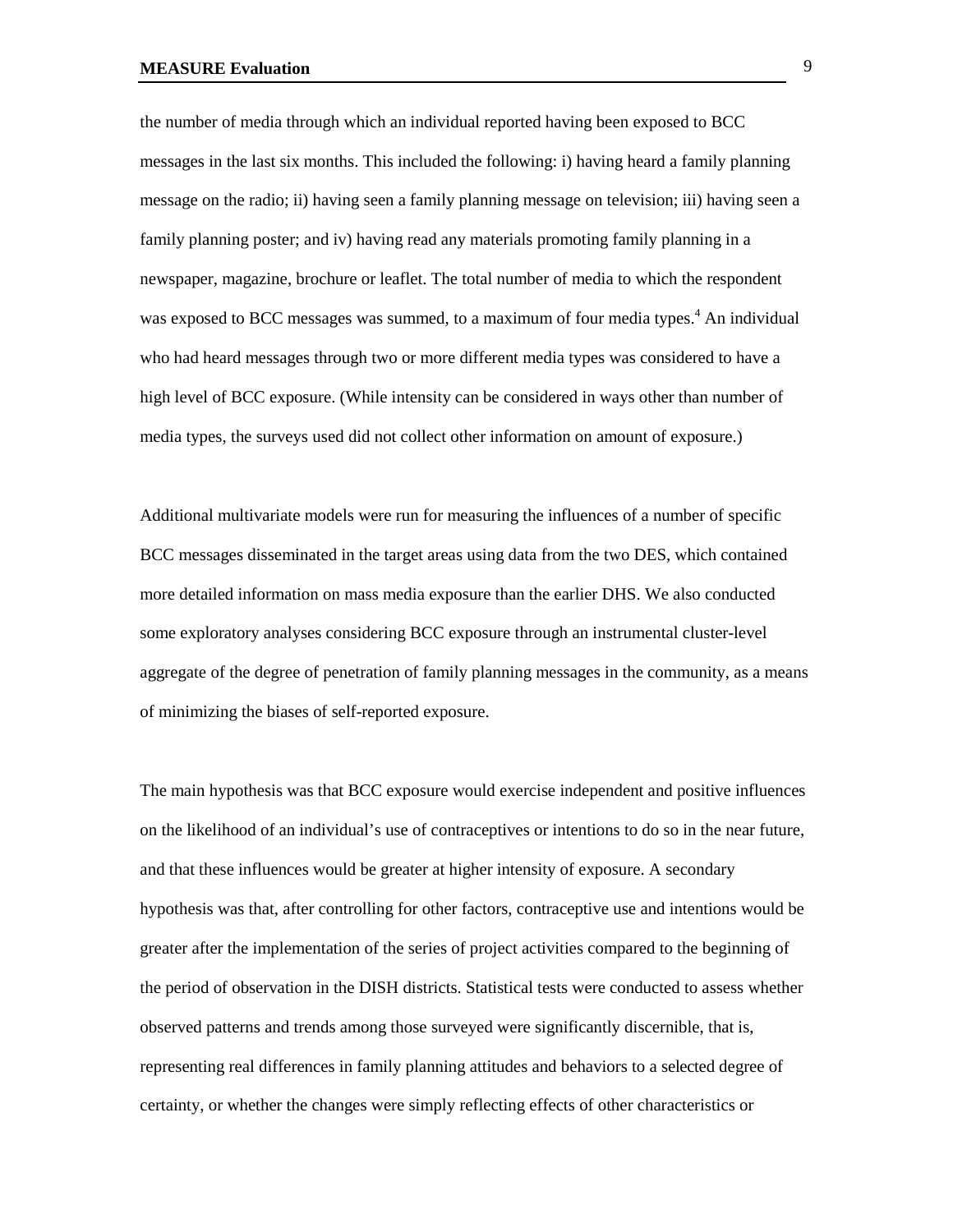sampling variability. Time-trends in the effects of BCC exposure were analyzed through interaction terms of the explanatory variable on the survey period. These interaction terms specified how the influences on family planning attitudes and practices changed over the course of implementation of the mass media activities.

To facilitate interpretation of the results from the logistic models, the estimates are presented here in terms of odds ratios. A ratio greater than one implies that an individual in the given category would have a greater likelihood of using a modern contraceptive (or intending to use one in the near future) compared with a counterpart in the reference category, other factors remaining the same. A ratio lower than one suggests lower likelihood, and a ratio equal to one suggests similar likelihood.

## **Results**

#### *Descriptive Analysis*

The population targeted by the DISH project is predominantly rural, with about 70% of women and men interviewed in the 1999 DES residing in rural areas. The urban population was heavily concentrated in Kampala, with Jinja the second most urbanized district. Two-thirds (66%) of women and 58% of men were currently married at the time of the survey; 77% of women had ever given birth. The most common language spoken was Luganda, followed by Runyankole-Rukiga. About one woman in four (22%) and one man in nine (11%) had no formal education.

Survey data revealed strong increases over time in the use of modern contraceptive methods among women and men living in the target areas (Figure 1). In 1999, 20% of women and 30% of men of reproductive age were currently using modern contraception, up sharply from the 1995 prevalence rates of 13% and 14% respectively. Substantial increases in contraceptive use were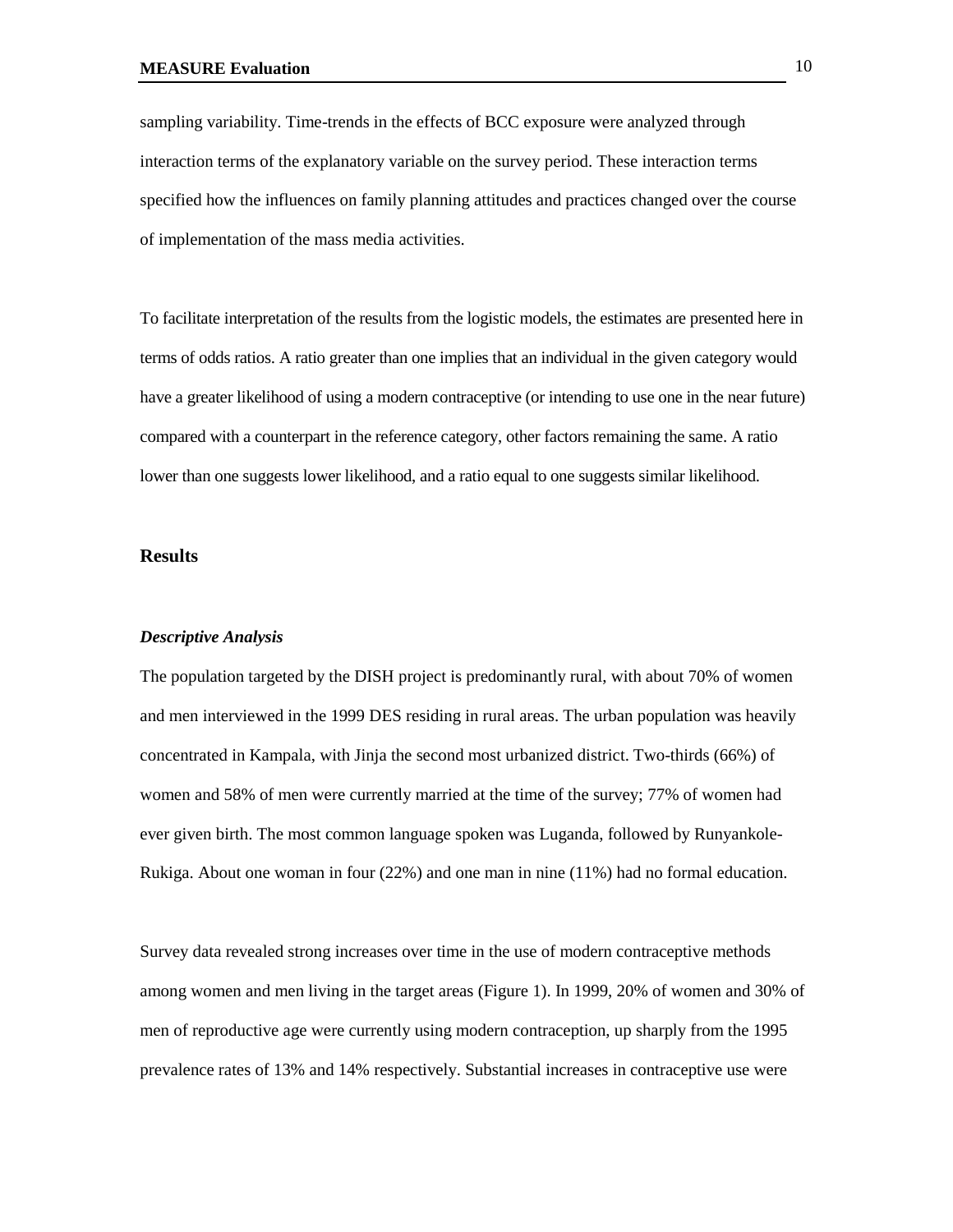also seen over the four-year interval when the heavily urbanized Kampala district was excluded from the tabulation: from 8% to 16% among women, and from 8% to 23% among men.

Condoms were by far the most popular method choice reported by men, used by two-thirds of male contraceptors in 1999.<sup>5</sup> Injectables were the most used method for women (chosen by onethird of female contraceptors), followed by condoms and pills. Adoption of long-term contraceptive methods (IUD, implants, and male or female sterilization) remained low, and usage of other short-term methods (diaphragm, foam, jelly or female condoms) was negligible among women or men (Katende et al. 2000).

Among current non-users, an overall increase in the intention to adopt family planning was also found. As seen in Figure 2, between 1995 and 1999 the percentage reporting intentions to use a modern contraceptive method within the next 12 months increased from 37% to 43% among women, and from 21% to 32% among men.

At the same time, reported exposure to family planning messages in the media increased considerably. In 1995, fewer than half (47%) of the women surveyed had heard a family planning message on the radio in the last six months, whereas four years later nearly three-quarters (73%) had done so (Figure 3). Among men, the proportion increased from 61% to 79% over the same period. Exposure via television, posters, and print materials, though generally increasing,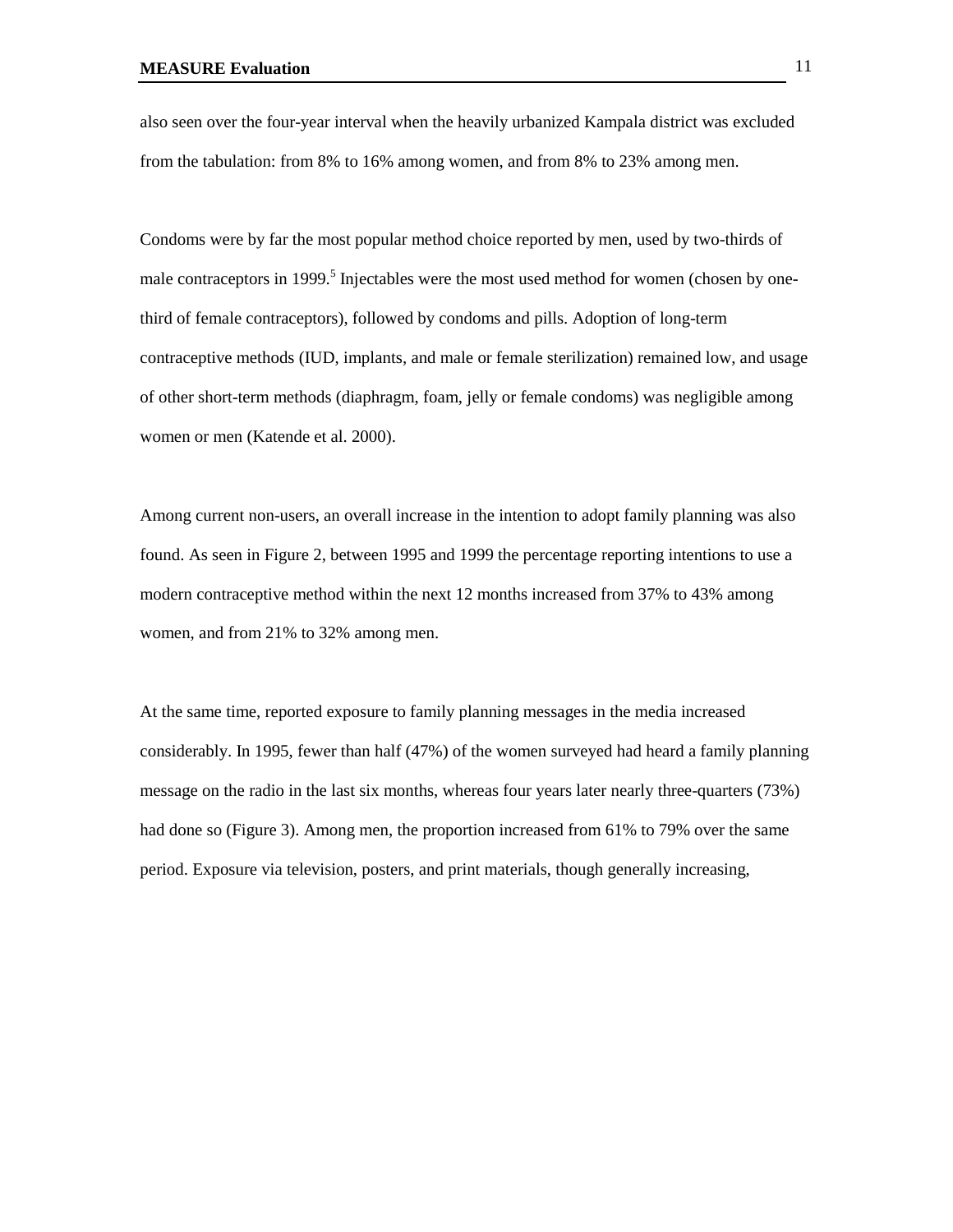





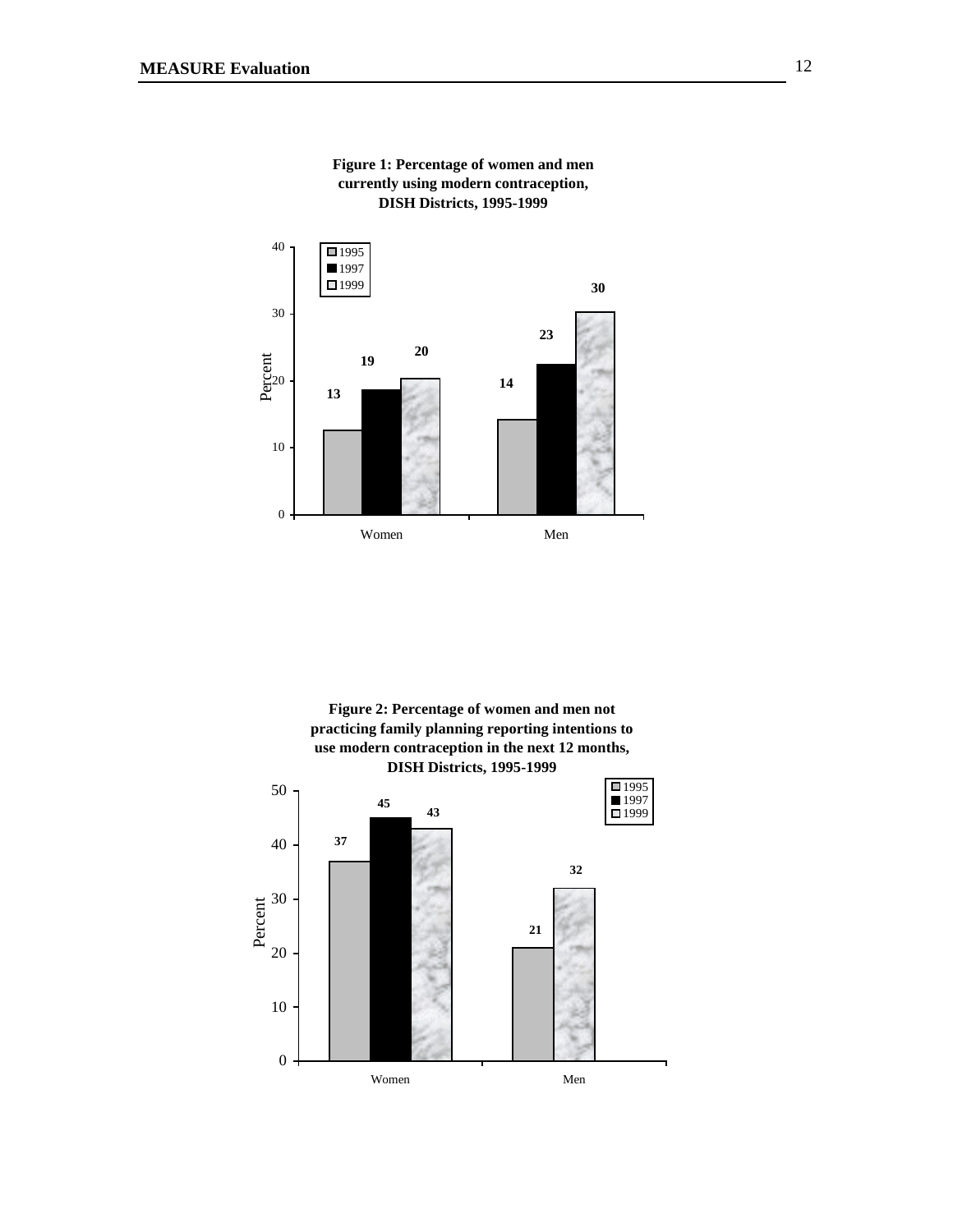

**Figure 3: Percentage of women and men reporting exposure to family planning BCC messages in the media, DISH Districts, 1995-1999**

remained much less frequent. Men tended to be more exposed to family planning messages than women, reflecting a pattern of higher proportions listening to the radio or watching television overall (Katende et al. 2000).

Moreover, women and men who had heard BCC messages in the media were more likely to practice family planning, or intend to do so in the near future, compared to those with little or no campaign recall (Table 1). Contraceptive prevalence was much higher among women who had heard messages on the radio (35% in 1999) or television (37%) compared to those who had not heard any messages (6%). The most rapid increase in women's contraceptive use between 1995 and 1999 occurred among those who had heard radio messages (from 19% to 35%); changes were less appreciable when considering trends via other media channels. A positive association was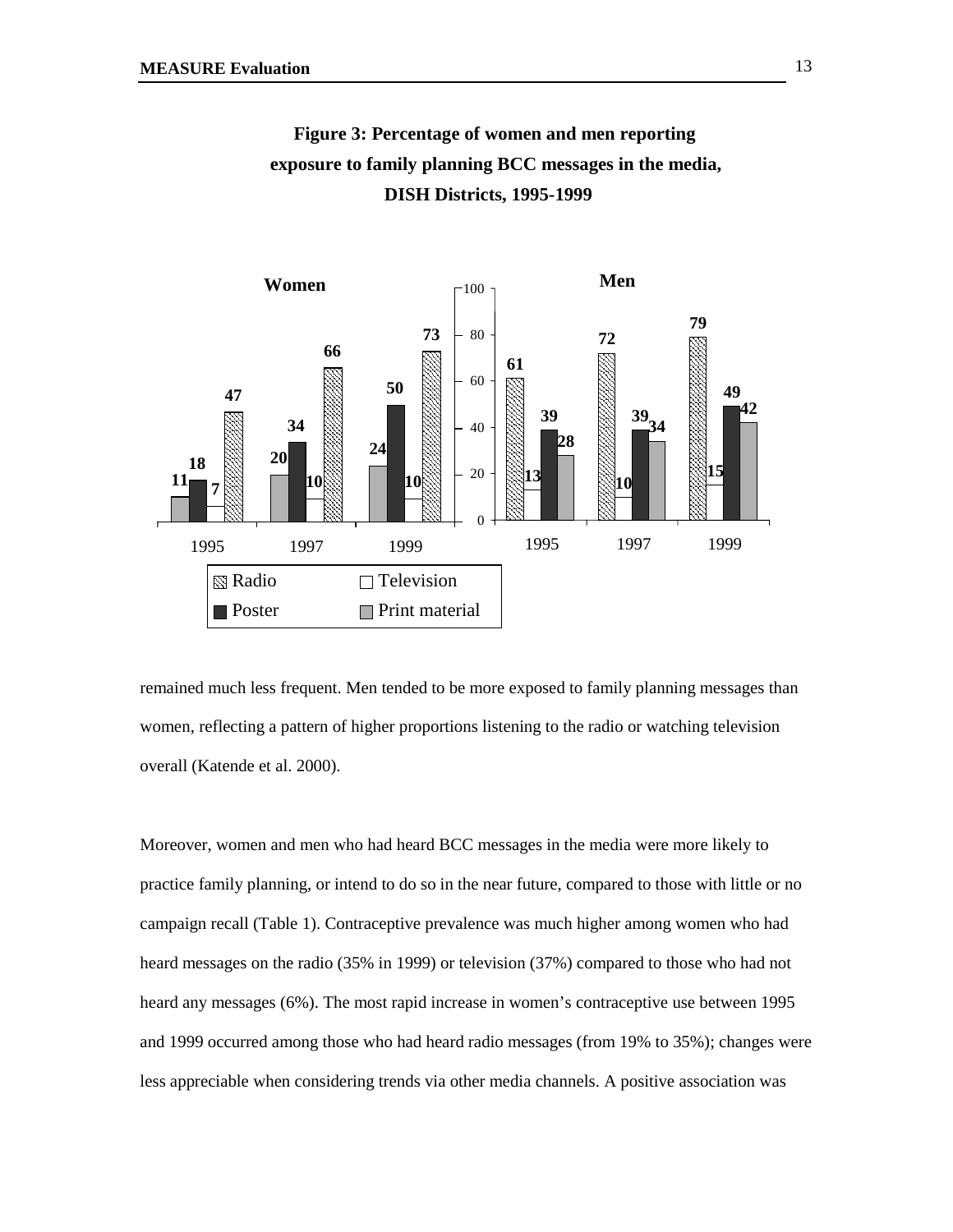also found between exposure to BCC messages and intentions to use modern contraception in the next 12 months among current non-users. The intent to use was reported by about one-half of women who had heard family planning messages in the media, compared to only around onethird of those with no campaign exposure.

Similar trends were found among men. In 1999, contraceptive prevalence ranged from 34% to 56% among those who were exposed to BCC messages in the various media, compared to a low of 14% among those with no exposure. Intentions to use were about twice as high for those who had heard messages compared with those who had not. Rapid increases in both contraceptive use and intentions were observed over the four-year period among men with all types of BCC exposure, especially via posters.

It was expected that factors other than mass media exposure were also influencing women's and men's family planning attitudes and practices. For example, according to the 1999 DES, contraceptive prevalence among women ranged from 6% for those with no formal education to 36% for those with at least some secondary schooling (Table 2). Likewise, whereas only 35% of women with no education reported intent to use family planning in the near future, among those in the highest educational category the figure stood at 47%. Strong differentials in contraceptive use and intentions by education attainment were likewise noted among men.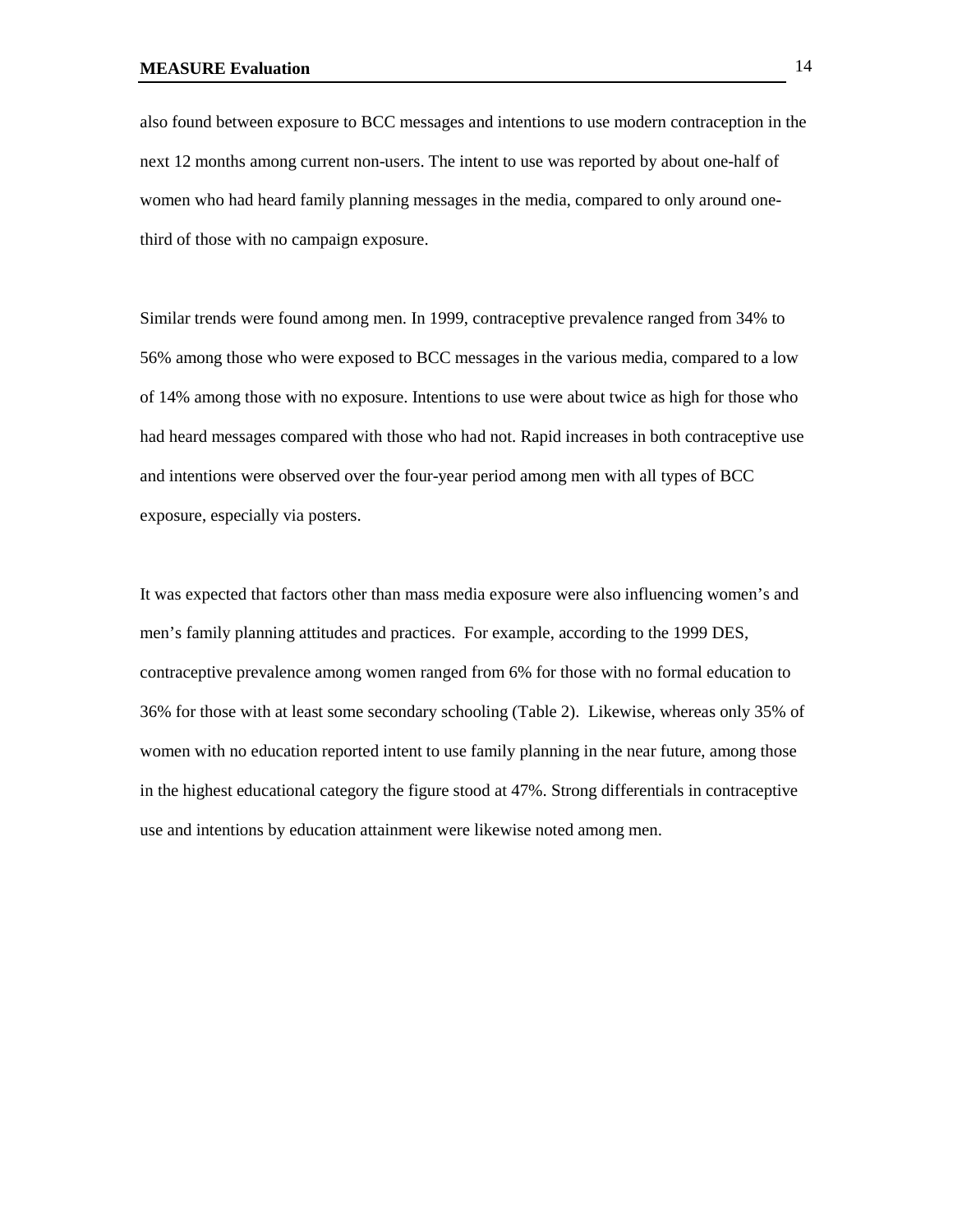|                   |      |                                      | Women |      |                                                              |      |
|-------------------|------|--------------------------------------|-------|------|--------------------------------------------------------------|------|
|                   |      | Currently using modern contraception |       |      | Intends to use modern contraception<br>in the next 12 months |      |
| <b>Media Type</b> | 1995 | 1997                                 | 1999  | 1995 | 1997                                                         | 1999 |
| Radio             | 19   | 23                                   | 35    | 49   | 50                                                           | 46   |
| Television        | 40   | 43                                   | 37    | 56   | 36                                                           | 48   |
| Poster            | 26   | 29                                   | 28    | 58   | 52                                                           | 49   |
| Print material    | 27   | 33                                   | 37    | 51   | 52                                                           | 48   |
| No BCC exposure   |      |                                      | 6     |      | 35                                                           | 30   |

### **Table 1: Percentage of women and men reporting exposure to family planning BCC messages in the media, according to family planning use and intentions, DISH Districts, 1995-1999.**

|                   |      |                                      | Men  |                       |                                     |      |  |
|-------------------|------|--------------------------------------|------|-----------------------|-------------------------------------|------|--|
|                   |      |                                      |      |                       | Intends to use modern contraception |      |  |
|                   |      | Currently using modern contraception |      | in the next 12 months |                                     |      |  |
| <b>Media Type</b> | 1995 | 1997                                 | 1999 | 1995                  | 1997                                | 1999 |  |
| Radio             | 19   |                                      | 34   | 30                    | $\cdot$ .                           | 36   |  |
| Television        | 40   | 40                                   | 56   | 25                    |                                     | 36   |  |
| Poster            | 19   | 34                                   | 42   | 23                    |                                     | 42   |  |
| Print material    | 27   | 41                                   | 47   | 35                    |                                     | 41   |  |
| No BCC exposure   |      |                                      | 14   |                       |                                     | 19   |  |

Source: 1995 UDHS, 1997 DES and 1999 DES (figures weighted to reflect sampling procedures).

 $\overline{\phantom{a}}$ 

.. = unavailable due to questionnaire design

#### **Table 2: Percentage of women and men by educational attainment, according to family planning use and intentions, DISH districts, 1995-1999.**

|                                   | Women |                                      |      |                                     |                                     |      |
|-----------------------------------|-------|--------------------------------------|------|-------------------------------------|-------------------------------------|------|
|                                   |       |                                      |      | Intends to use modern contraception |                                     |      |
|                                   |       | Currently using modern contraception |      | in the next 12 months               |                                     |      |
| <b>Highest level of schooling</b> | 1995  | 1997                                 | 1999 | 1995                                | 1997                                | 1999 |
| No education                      | 2     | 6                                    | 6    | 28                                  | 35                                  | 35   |
| Some primary schooling            | 11    | 16                                   | 19   | 40                                  | 50                                  | 45   |
| Some secondary or over            | 27    | 38                                   | 36   | 42                                  | 44                                  | 47   |
|                                   |       |                                      | Men  |                                     |                                     |      |
|                                   |       |                                      |      |                                     | Intends to use modern contraception |      |
|                                   |       | Currently using modern contraception |      |                                     | in the next 12 months               |      |
| <b>Highest level of schooling</b> | 1995  | 1997                                 | 1999 | 1995                                | 1997                                | 1999 |
| No education                      | 2     | 15                                   | 13   | 10                                  |                                     | 18   |
| Some primary schooling            | 9     | 15                                   | 23   | 19                                  |                                     | 33   |
| Some secondary or over            | 26    | 39                                   | 46   | 28                                  |                                     | 36   |

Source: 1995 UDHS, 1997 DES and 1999 DES (weighted figures).

.. = unavailable due to questionnaire design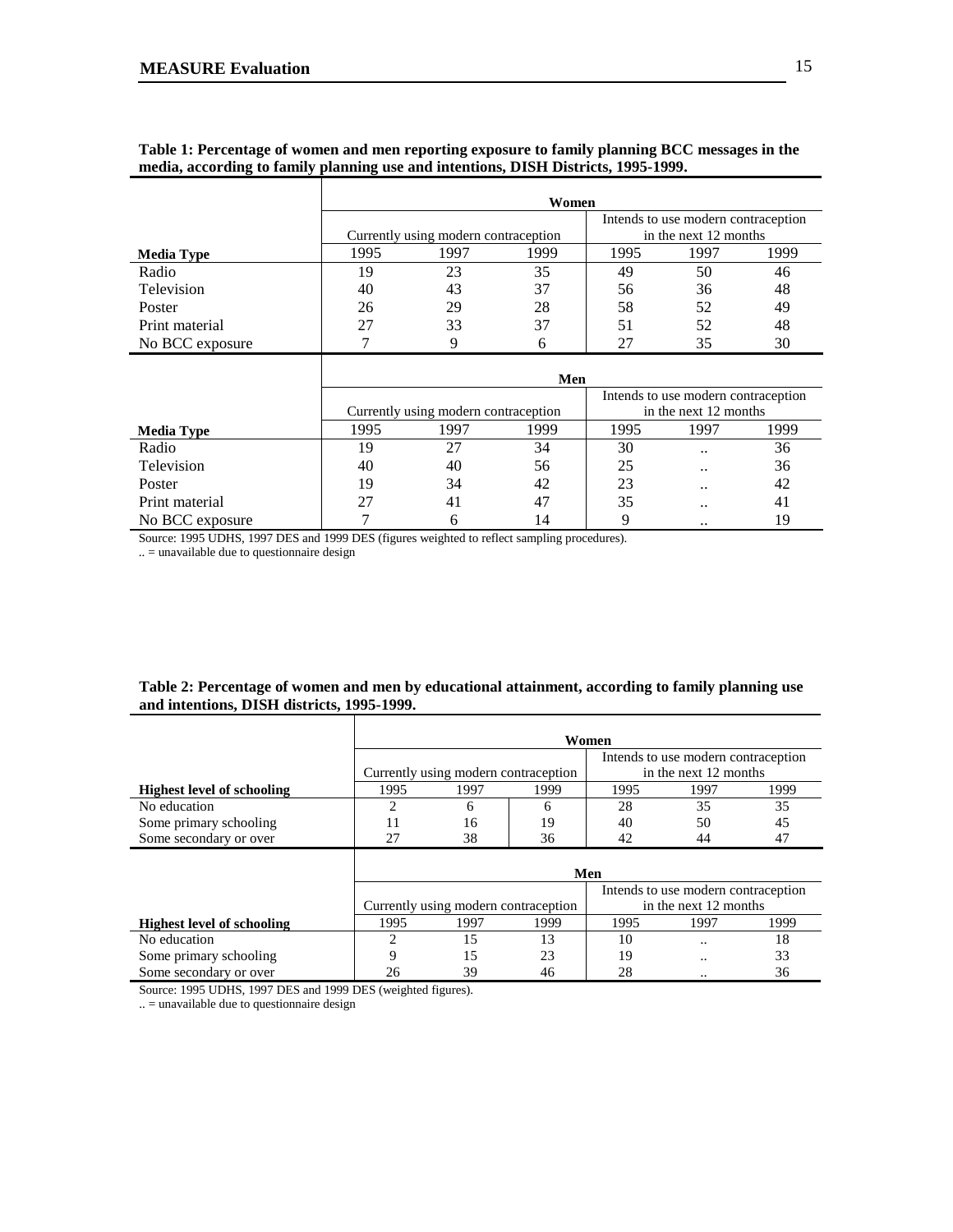#### **Multivariate Analysis**

#### *Effects on Women's Contraceptive Use and Intentions*

Table 3 shows the results of the multivariate regression analyses used to disentangle the relationships between women's and men's socio-demographic characteristics and exposure to BCC messages in the media, in order to assess the independent influences of BCC exposure on family planning use and intentions. Women's exposure to BCC messages was found to be significantly associated with increased contraceptive use, all else being equal. Not only were women with no exposure less likely to be using contraceptives compared to their counterparts who were exposed to any one message type, but also greater likelihood of contraceptive use with exposure through multiple media channels showed evidence of a dose-response effect.

At the same time, contraceptive prevalence was found to have increased significantly over time. Women were about 75% more likely to be using modern contraception in 1999 compared to 1995, around the time of the launch of the DISH project. Some of the increase might be attributable to positive impacts of other project interventions in the target areas, such as training of family planning service providers or improved availability of contraceptive methods at health facilities, or to other wider changes occurring in Ugandan society.<sup>6</sup>

As expected, several socio-demographic factors were seen to exercise important independent effects on women's modern contraceptive use, including age, marital status, parity, place of residence, and educational attainment. Women in their middle reproductive years (ages 20-29 and 30-39) were nearly twice as likely to report current contraceptive use compared to adolescents (ages 15-19) and older women (ages 40 and above). Women in the youngest and oldest age categories may be less likely to practice family planning because they perceive lower risk of pregnancy due to less frequent sexual activity or lower fecundity. The same may hold for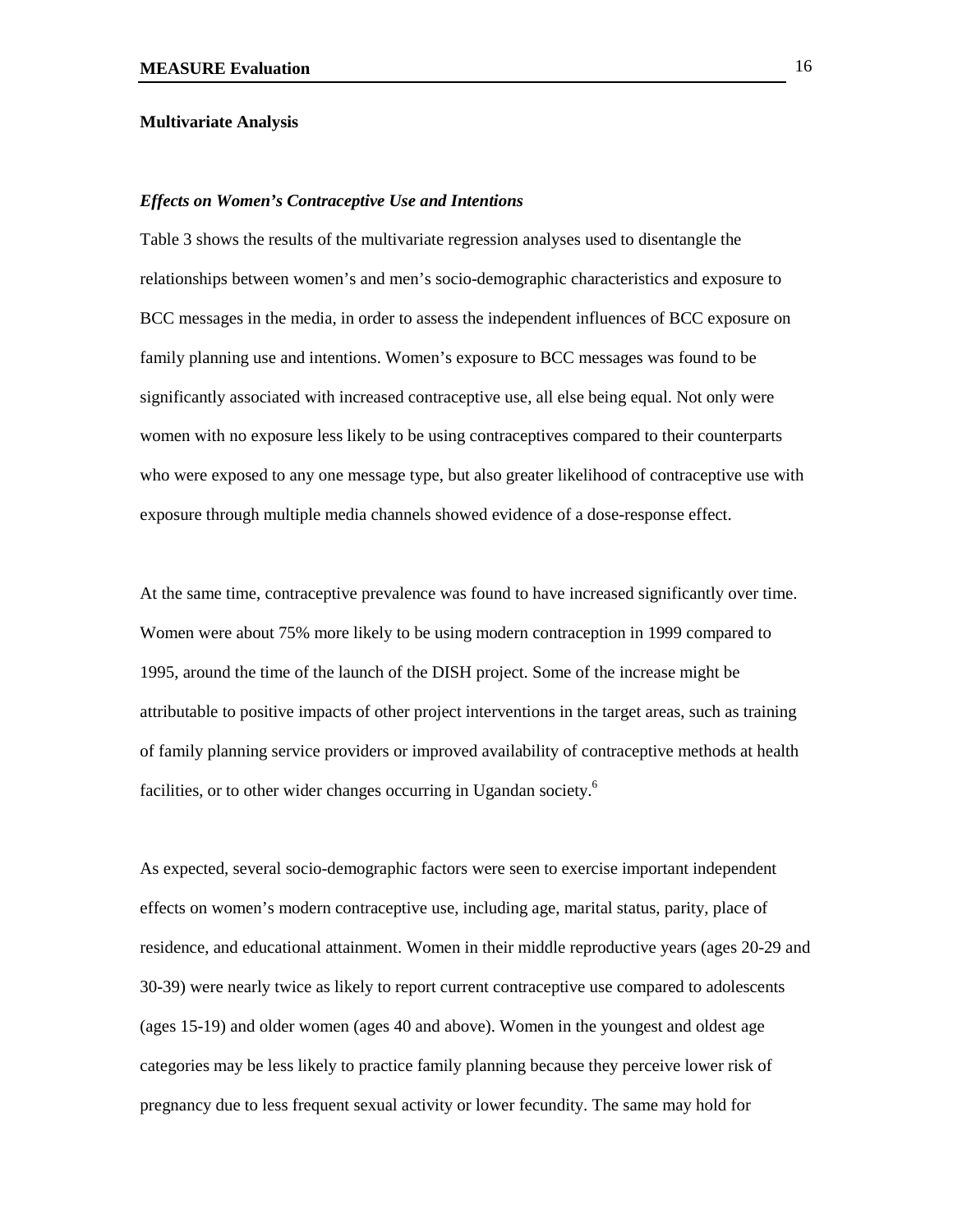| Table 3: Odds ratios from the logistic regression models measuring effects of women's<br>and men's mass media BCC exposure and socio-demographic characteristics on family<br>planning use and intentions, DISH districts, 1995-1999. |  |  |  |
|---------------------------------------------------------------------------------------------------------------------------------------------------------------------------------------------------------------------------------------|--|--|--|
|                                                                                                                                                                                                                                       |  |  |  |

|                                       | Current use of<br>modern<br>contraception |                   | Intent to use modern<br>contraception in the<br>next 12 months |                    |
|---------------------------------------|-------------------------------------------|-------------------|----------------------------------------------------------------|--------------------|
| Characteristic                        | Women<br>$(N=5778)$                       | Men<br>$(N=2617)$ | Women<br>$(N=3766)$                                            | Men<br>$(N = 899)$ |
| <b>BCC Exposure: Individual level</b> |                                           |                   |                                                                |                    |
| No BCC exposure                       | $0.69**$                                  | 0.89              | $0.57***$                                                      | 0.68               |
| Exposed to one message type (r)       | 1.00                                      | 1.00              | 1.00                                                           | 1.00               |
| Exposed to multiple message types     | $1.88***$                                 | $1.85*$           | $1.49*$                                                        | 1.67               |
| <b>Survey Period</b>                  |                                           |                   |                                                                |                    |
| 1995 (r)                              | 1.00                                      | 1.00              | 1.00                                                           | 1.00               |
| 1997                                  | $1.68**$                                  | 1.67              | 1.26                                                           |                    |
| 1999                                  | $1.73**$                                  | $2.05**$          | 1.17                                                           | $2.08**$           |
| Interaction: BCC Exposure-Survey      |                                           |                   |                                                                |                    |
| High exposure-1995 (r)                | 1.00                                      | 1.00              | 1.00                                                           | 1.00               |
| High exposure-1997                    | 0.82                                      | 1.38              | 0.79                                                           |                    |
| High exposure-1999                    | 0.87                                      | 1.64              | 0.72                                                           | 0.89               |
| Age Group                             |                                           |                   |                                                                |                    |
| 15-19 $(r)$                           | 1.00                                      | 1.00              | 1.00                                                           | 1.00               |
| 20-29                                 | $1.76***$                                 | $1.42*$           | 0.82                                                           | 1.17               |
| 30-39                                 | $1.95***$                                 | 1.07              | $0.44***$                                                      | 0.63               |
| $40 +$                                | 1.44                                      | 0.71              | $0.14***$                                                      | $0.35***$          |
| <b>Marital status</b>                 |                                           |                   |                                                                |                    |
| Never in union (r)                    | 1.00                                      | 1.00              | 1.00                                                           | 1.00               |
| Currently in union                    | 0.84                                      | 1.12              | $1.77***$                                                      | 1.16               |
| Formerly in union                     | $0.48***$                                 | 1.17              | 0.90                                                           | 0.47               |
| Parity                                |                                           |                   |                                                                |                    |
| No children (r)                       | 1.00                                      | 1.00              | 1.00                                                           | 1.00               |
| 1-3 children                          | $2.55***$                                 | 1.37              | $1.61**$                                                       | 1.62               |
| 4 or more children                    | $4.06***$                                 | $1.83*$           | $2.55***$                                                      | $2.82*$            |
| Ethnicity                             |                                           |                   |                                                                |                    |
| Luganda                               | 1.13                                      | $1.37*$           | $1.55***$                                                      | 1.45               |
| Runyankole                            | 0.89                                      | 0.80              | 1.08                                                           | $2.57***$          |
| Other (r)                             | 1.00                                      | 1.00              | 1.00                                                           | 1.00               |
| Residence                             |                                           |                   |                                                                |                    |
| Rural (r)                             | 1.00                                      | 1.00              | 1.00                                                           | 1.00               |
| Urban                                 | $3.43***$                                 | $2.41***$         | $1.44**$                                                       | 1.17               |
| Education                             |                                           |                   |                                                                |                    |
| No education (r)                      | 1.00                                      | 1.00              | 1.00                                                           | 1.00               |
| Some primary schooling                | $2.61***$                                 | 1.03              | $1.24*$                                                        | 1.74               |
| Some secondary or over                | $4.54***$                                 | $1.86**$          | 1.14                                                           | $2.11*$            |

\*  $p$ <0.05; \*\*  $p$ <0.01; \*\*\*  $p$ <0.001 (r) = reference category

Source: 1995 UDHS, 1997 DES, and 1999 DES ... = unavailable due to questionnaire design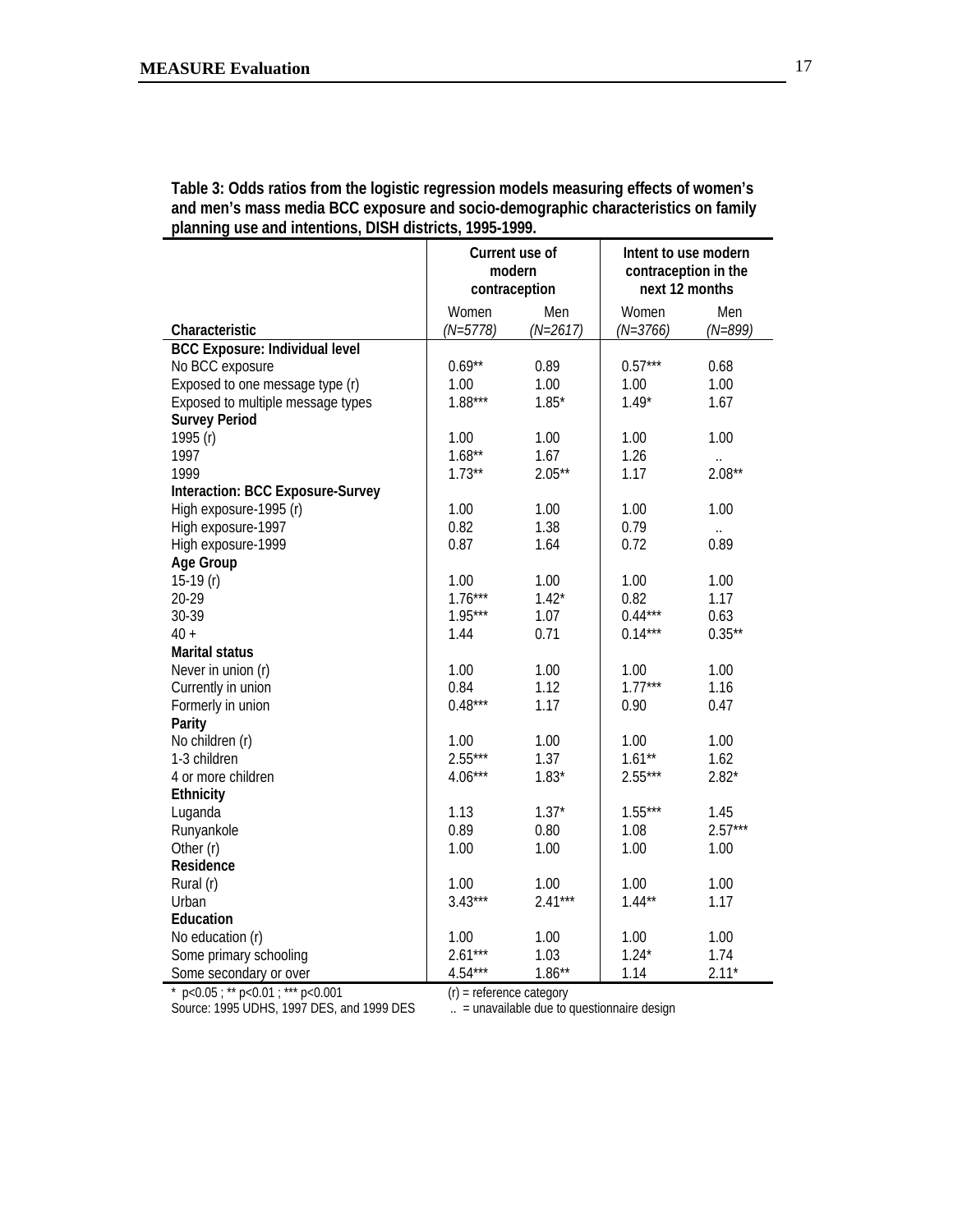formerly married women, who were less than half as likely to use contraceptives as their married or single counterparts. Older and unmarried women may also tend to prefer traditional or folk methods for family planning purposes, which were not considered in the present analysis.

Contraceptive use was found to increase with parity. Women with one to three children were over twice as likely to report contraceptive use than their counterparts with no children, while those with four or more children were about four times as likely, underlining the motivation for family size limitation. Anecdotal evidence strongly points to the high costs of raising children, especially education, as a factor driving the preference for smaller family sizes in Uganda.

Not surprisingly, urban and better-educated women were significantly more likely to use modern contraceptives. Women living in urban areas, who may have better access to family planning information and services, were over three times as likely to use contraceptives as those living in rural areas. Likewise, women with at least some primary schooling were over twice as likely to use contraceptives as their uneducated counterparts, and those with secondary schooling some four times as likely. Women having more education may better appreciate the health and economic advantages of smaller family sizes, and be more likely to protect themselves from unplanned pregnancy—and also from sexually transmitted infections (STIs) including HIV/AIDS—through modern contraceptive use.

As with family planning practices, women's self-reported exposure to BCC messages in the media was significantly associated with more favorable family planning attitudes. Women reporting no exposure to BCC messages in the six months preceding the survey were about half as likely to intend to use a modern contraceptive method in the near future compared to their counterparts reporting exposure to one message type, while those reporting exposure through multiple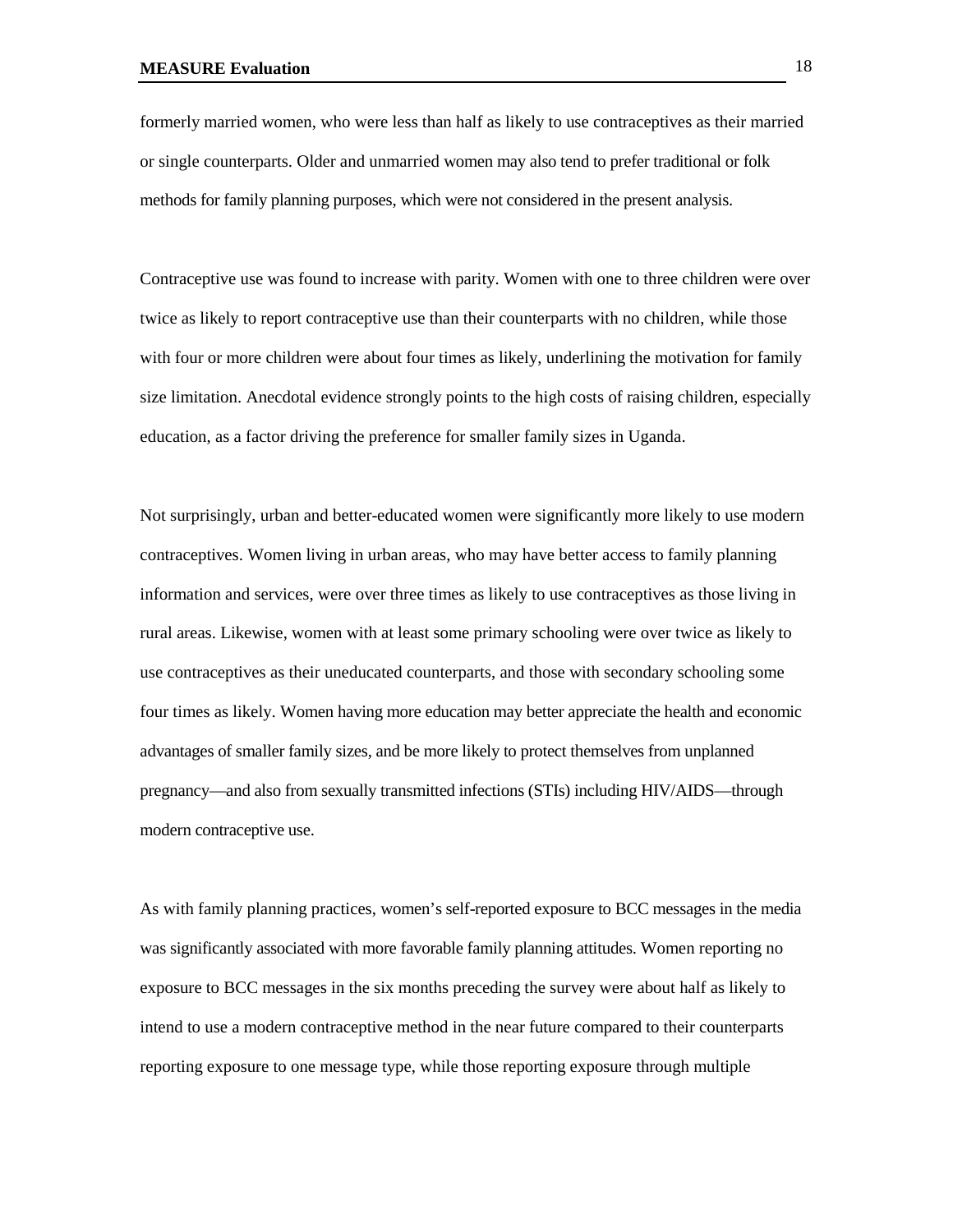channels stood almost 50% more likely to express contraceptive intentions. Moreover, these effects were statistically significant after controlling for other socio-demographic variables.

With respect to influences of background variables, intent to use was found to decline significantly with age. Adolescent women (ages 15-19) were most likely to intend to use a modern method in the near future while older women (ages 40 and above) were the least likely. Lower contraceptive intentions among older women may reflect a perceived lower risk of becoming pregnant due to declining fecundity, as well as perhaps a certain reluctance to adopt new practices. Marital status was found to have independent effects, with intentions to use almost twice as high among currently married women than among women either never or formerly married. Married women may perceive greater need for family planning due to more frequent sexual activity. Contraceptive intentions increased with parity. Women with four or more children were more than two and a half times as likely to intend to use a method as women with no children. Again this may be driven by the desire to limit family size in response to socioeconomic conditions.

In contrast to the patterns observed for current contraceptive use, place of residence and educational attainment were found to exercise smaller independent influences on family planning intentions. Women living in urban areas were only somewhat more likely to intend to use compared to their rural counterparts, and the effects of higher education were marginal.

### *Effects on Men's Contraceptive Use and Intentions*

As was observed for women, men's contraceptive prevalence was significantly higher in 1999 compared to 1995. Likewise, men's contraceptive intentions were about twice as high at the end of the period of observation. However, self-reported exposure to family planning BCC messages in the media was only somewhat associated with use of contraceptives or intentions to use among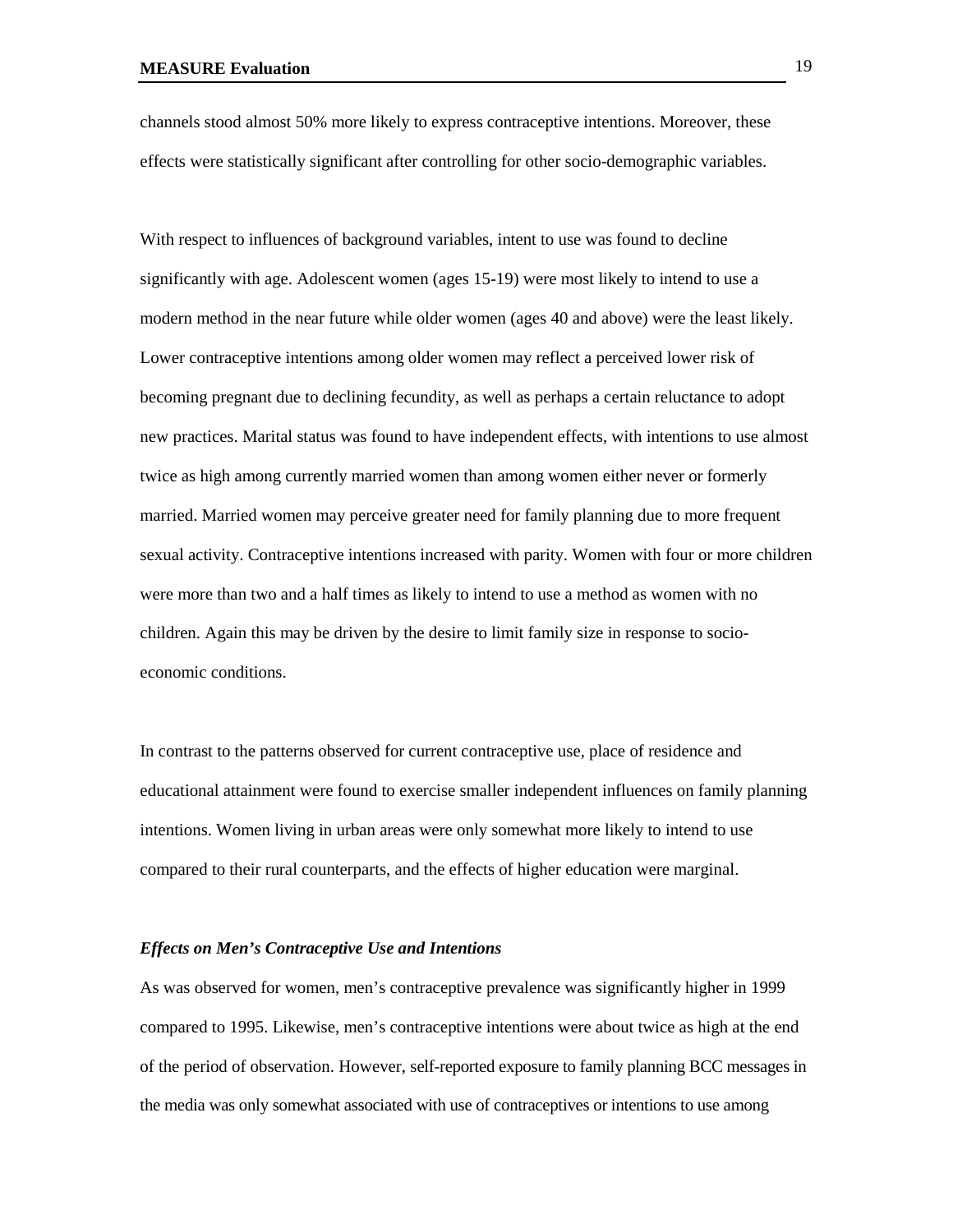current non-users. While men exposed to multiple messages were more likely to be contraceptive users, there was no discernible difference among men who had heard one or no type of message.

Rather, several distinct influences of socio-demographic characteristics were observed. Age, parity, ethnicity, place of residence, and educational attainment were all found to affect men's contraceptive use. Men aged 20-29 were significantly more likely to use a modern method than adolescents (15-19 years), a pattern that had previously been noted for women. Men with four or more children were also much more likely to use than their counterparts with no children, again as had been found with women. Ethnicity played a role, with Lugandan men more likely to use than men of other ethnic groups. Men living in urban areas and those with at least some secondary education were about twice as likely to use contraceptives as their rural and less educated counterparts respectively.

Many of the same variables—age, parity, ethnicity, and educational attainment—were found to influence men's contraceptive intentions, albeit in a somewhat different manner. Intent to use a modern method in the near future was significantly lower among older men. In fact, men in the oldest age group (40 years and over) were only 35% as likely to intend to use compared to those in the youngest group (15-19 years). Contraceptive intentions were found to increase with parity. Men with four or more children were about three times as likely to intend to use as men with no children. Influences of ethnicity were seen, with Runyankole men being the most likely to intend to use among the ethnic groupings. Secondary or higher educational attainment was also associated with increased intentions to use.

Interestingly, the influence of marital status, which had been found statistically significant for women's family planning attitudes and practices, was minimal for men. As previously mentioned, the primary contraceptive method reported among male users in the target areas was the condom,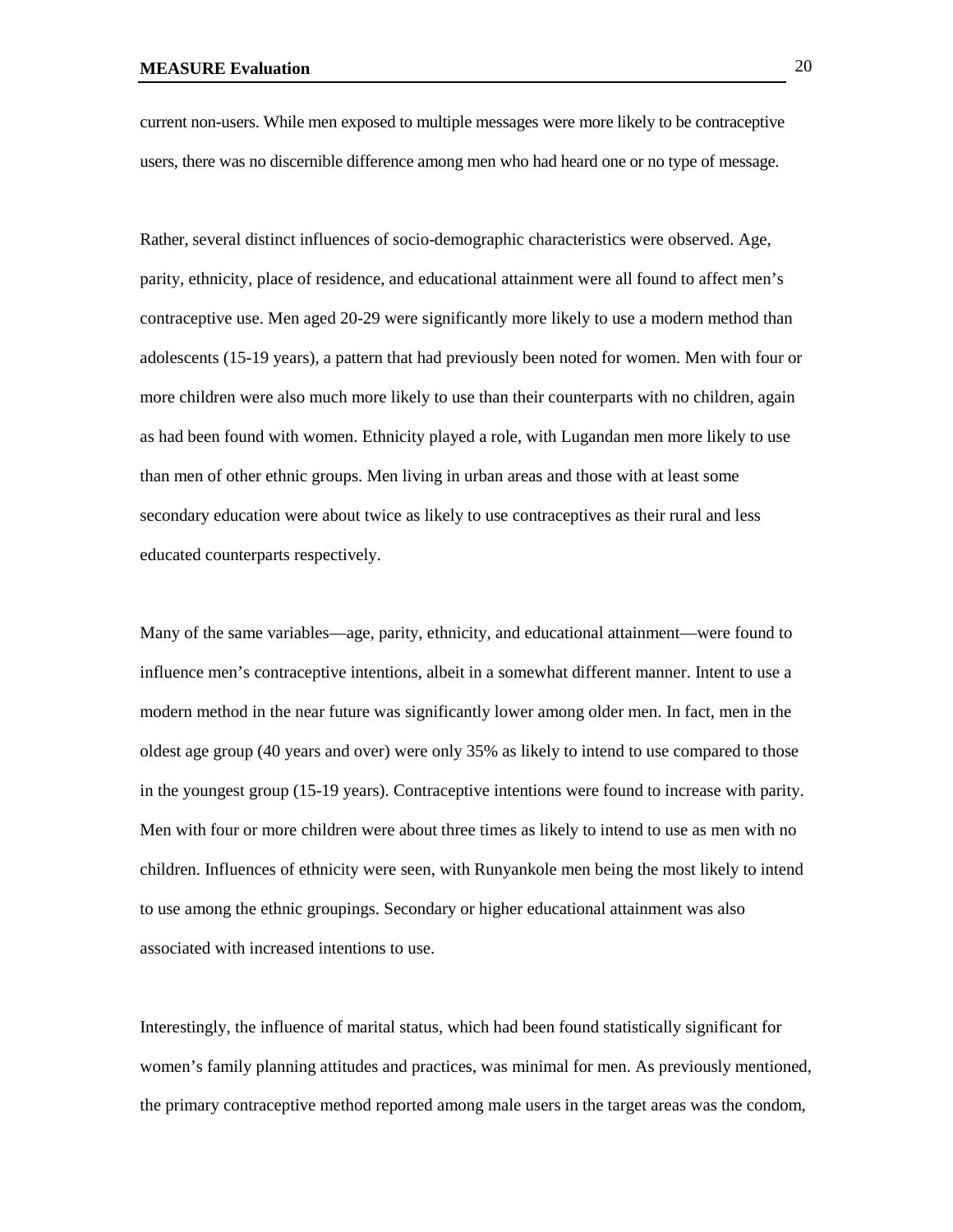a method that men may be more likely to use with non-marital partners. In addition, men may be less aware whether their partners, either marital or non-marital, are using contraception or even more likely to consider it their spouse's responsibility.

#### *Influences of specific messages*

The most common medium for BCC exposure among women and men was by far the radio. The DISH Evaluation Surveys collected additional information on exposure to specific radio messages broadcast in the project districts. In 1999, 47% of women reported having listened to either the "Choices" or "Capitol Doctor" reproductive health programs, 46% recalled having heard advertisements for family planning services, and 35% had heard advertisements for at least one of the socially marketed contraceptives. Among men, the proportions were 57%, 42%, and 46% respectively. In addition, the strong majority of survey respondents (81% of women and 85% of men) reported having seen or heard of either the "Yellow Flower" family planning logo or the "Rainbow over the Yellow Flower" reproductive health logo.

Multivariate models were run for assessing the independent influences of exposure to three specific messages: radio programs on reproductive health, radio advertisements for family planning services or socially marketed contraceptives, and family planning logos. The results showed that women's exposure to family planning logos was significantly associated with higher contraceptive use and intentions to use (Table 4). After controlling for effects of selected sociodemographic characteristics, women who had seen or heard of family planning logos were about twice as likely to be contraceptive users, or to intend to be using in the near future among current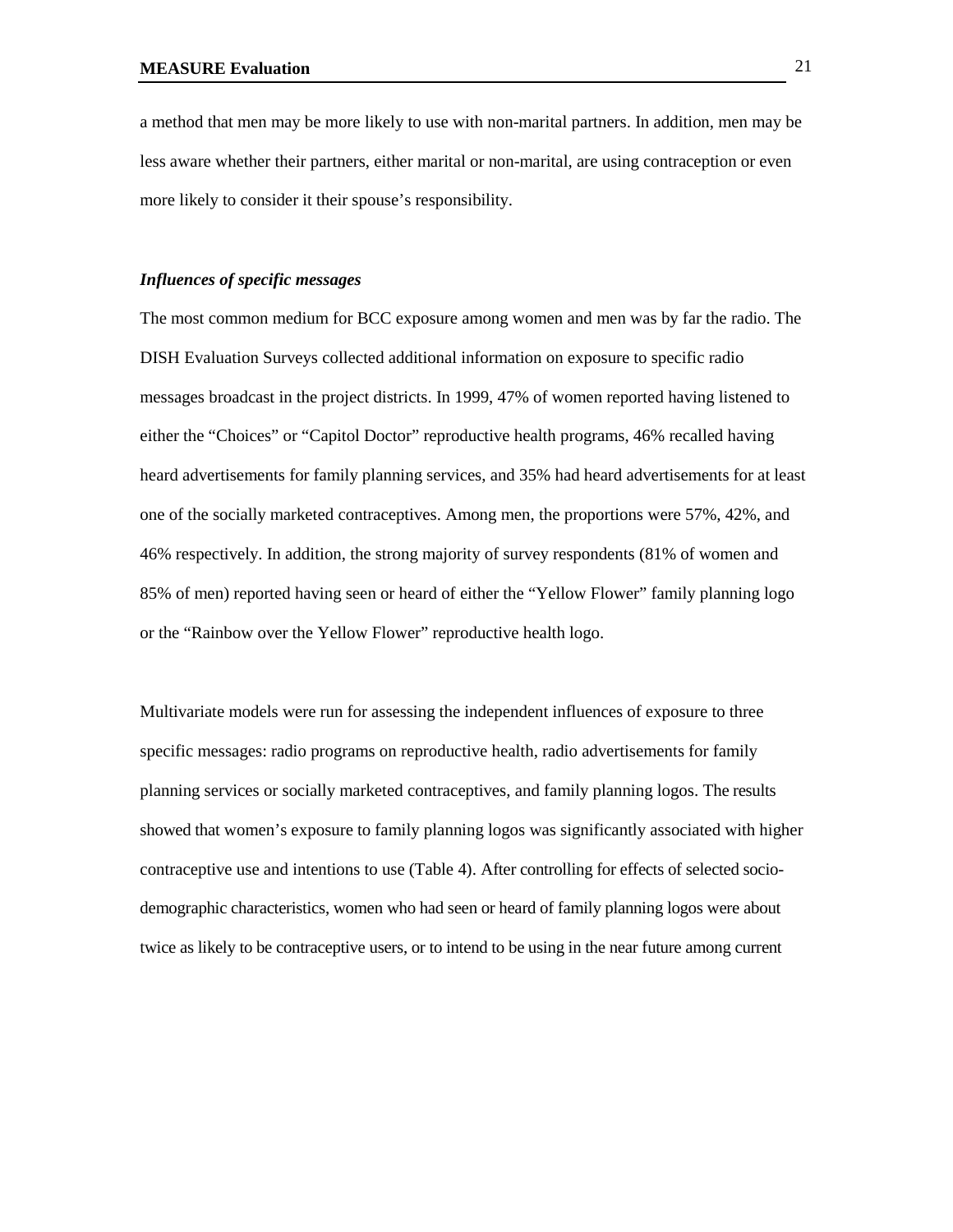| <b>DIJIT UIJU ILIJ, 1777-1777.</b>                  |                                           |           |                                                                |                      |
|-----------------------------------------------------|-------------------------------------------|-----------|----------------------------------------------------------------|----------------------|
|                                                     | Current use of<br>modern<br>contraception |           | Intent to use modern<br>contraception in the<br>next 12 months |                      |
| Characteristic                                      | Women                                     | Men       | Women                                                          | Men                  |
| Exposure to specific BCC messages: Individual level |                                           |           |                                                                |                      |
| No exposure (r)                                     | 1.00                                      | 1.00      | 1.00                                                           | 1.00                 |
| Exposed to FP radio programmes                      | 1.09                                      | $1.72***$ | 1.13                                                           | $1.58*$              |
| Exposed to FP radio advertisements                  | 1.16                                      | $1.92***$ | $1.35*$                                                        | 1.19                 |
| Exposed to FP logos                                 | $2.68***$                                 | 1.35      | $1.65***$                                                      | 1.01                 |
| <b>Survey Period</b>                                |                                           |           |                                                                |                      |
| 1997 (r)                                            | 1.00                                      | 1.00      | 1.00                                                           | $\cdot$ .            |
| 1999                                                | 0.69                                      | 0.98      | 0.85                                                           |                      |
| Interaction: BCC Exposure-Survey                    |                                           |           |                                                                |                      |
| High exposure-1997 (r)                              | 1.00                                      | 1.00      | 1.00                                                           | $\ddot{\phantom{0}}$ |
| High exposure-1999                                  | 1.51                                      | 1.41      | 0.96                                                           | $\cdot$ .            |

**Table 4: Adjusted odds ratios§ from the multivariate logistic regression models measuring effects of women's and men's exposure to specific BCC messages on family planning use and intentions, DISH districts, 1997-1999.**

§ Odds ratios adjusted for age, marital status, parity, ethnicity, place of residence, and education.<br>
\*  $p < 0.05$ ; \*\*  $p < 0.01$ ; \*\*\*  $p < 0.001$  (r) = reference category

\* p<0.05 ; \*\* p<0.01 ; \*\*\* p<0.001<br>Source: 1997 and 1999 DES.

 $\therefore$  = unavailable due to questionnaire design

non-users, compared to those who had not been exposed to such logos. Exposure to radio advertisements for family planning services or contraceptives was also found to have positive effects on intentions to use. Among men, a strong influence of exposure to the family planning radio programs broadcast in DISH areas ("Choices" or "Capitol Doctor") was seen on both contraceptive use and intentions. Men who were exposed to radio advertisements were also more likely to be contraceptive users, all else being equal.

### *Potential biases of self-reported BCC exposure*

Such findings, although encouraging for BCC programming, require a cautionary statement regarding the association between self-reported exposure to family planning messages and contraceptive intentions and use relying on cross-sectional survey data. Respondents who practice family planning may also exhibit other characteristics that favor increased media listening habits, or may simply recall the BCC messages better when asked in a survey. Similarly, persons who already intended to adopt family planning may be more likely to listen to radio programs or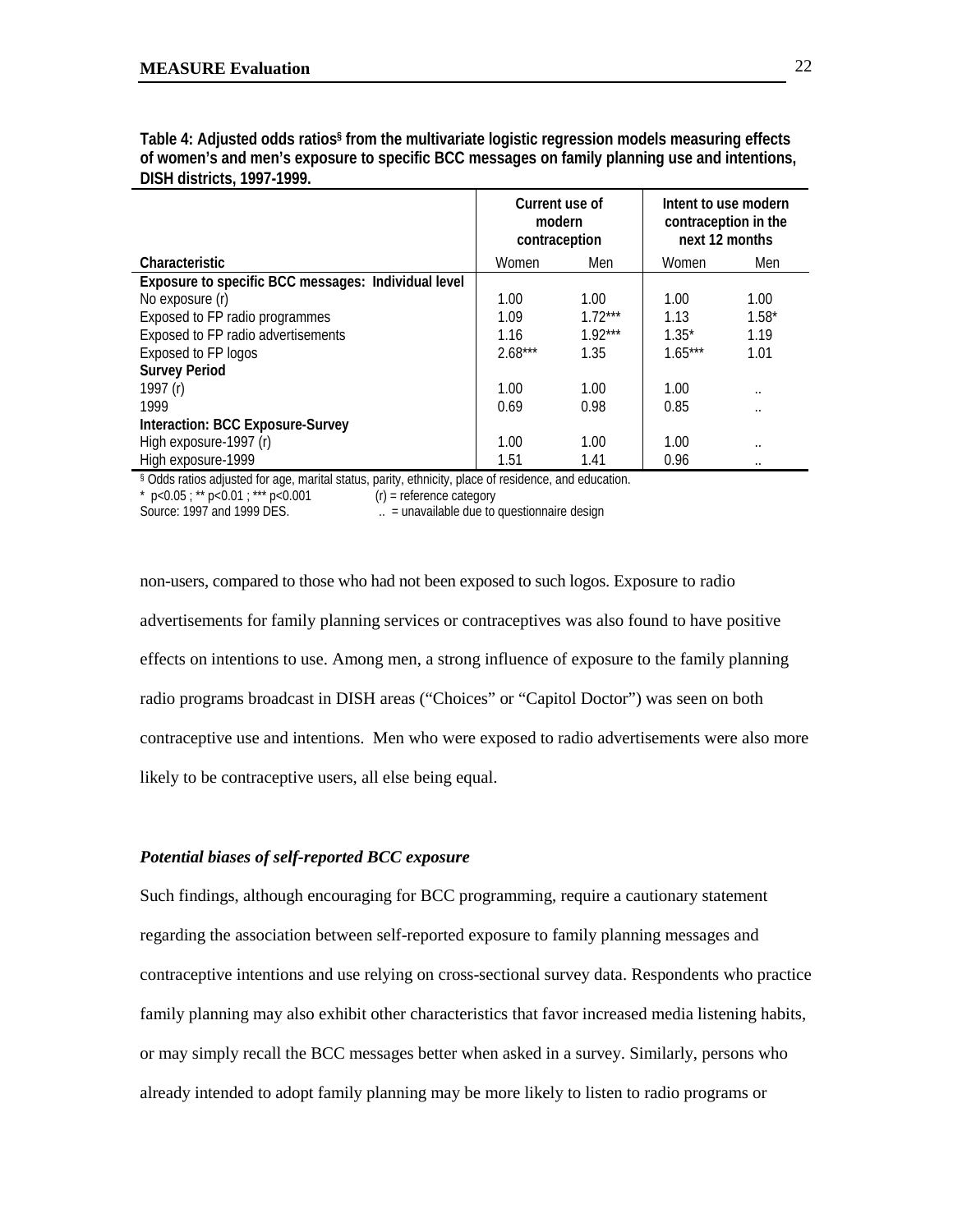notice materials about family planning. Ignoring self-selectivity or endogeneity (in which exposure affects behavior and behavior affects exposure) could lead to biased measures of the effects of BCC campaigns on family planning outcomes.

Multivariate regression techniques can be used to examine the significance of the relationship between the explanatory variable and the outcome of interest, controlling for a certain number of confounding effects. However, positive effects of self-reported BCC exposure do not necessarily imply a direct causation, since precise information on the timing of changes in individuals' contraceptive attitudes and practices with respect to mass media exposure was lacking. Ideally such information could be collected using a longitudinal survey approach. In the absence of such sources, interaction terms for the survey periods provided a reasonable proxy to evaluate timetrends. As all three surveys employed similar sampling designs and data collection tools, the datasets could be pooled together and interactions used to compare the direction and magnitude of influences on the outcome variables over time. In none of our models were the interaction terms statistically significant, suggesting stability in the magnitude of BCC influences between the beginning and end of the period of campaign implementation.

Positive influences of self-reported BCC exposure may further have been related to the modeling problems of endogenous variables. A number of statistical models to address issues of endogeneity have been proposed in the literature. Guilkey et al. (1995) used a simultaneousequations estimation method to assess the impact of a communication program on women's fertility desires and family planning practices in Tunisia following an experimental approach. The model jointly estimated the self-selection process for reporting media exposure and influences on the outcome variables. However, the application of multi-equation models can be extremely difficult for evaluating the impacts of BCC activities, in part because of the difficulties in identifying variables from survey datasets like the DHS and DES that may affect whether or not a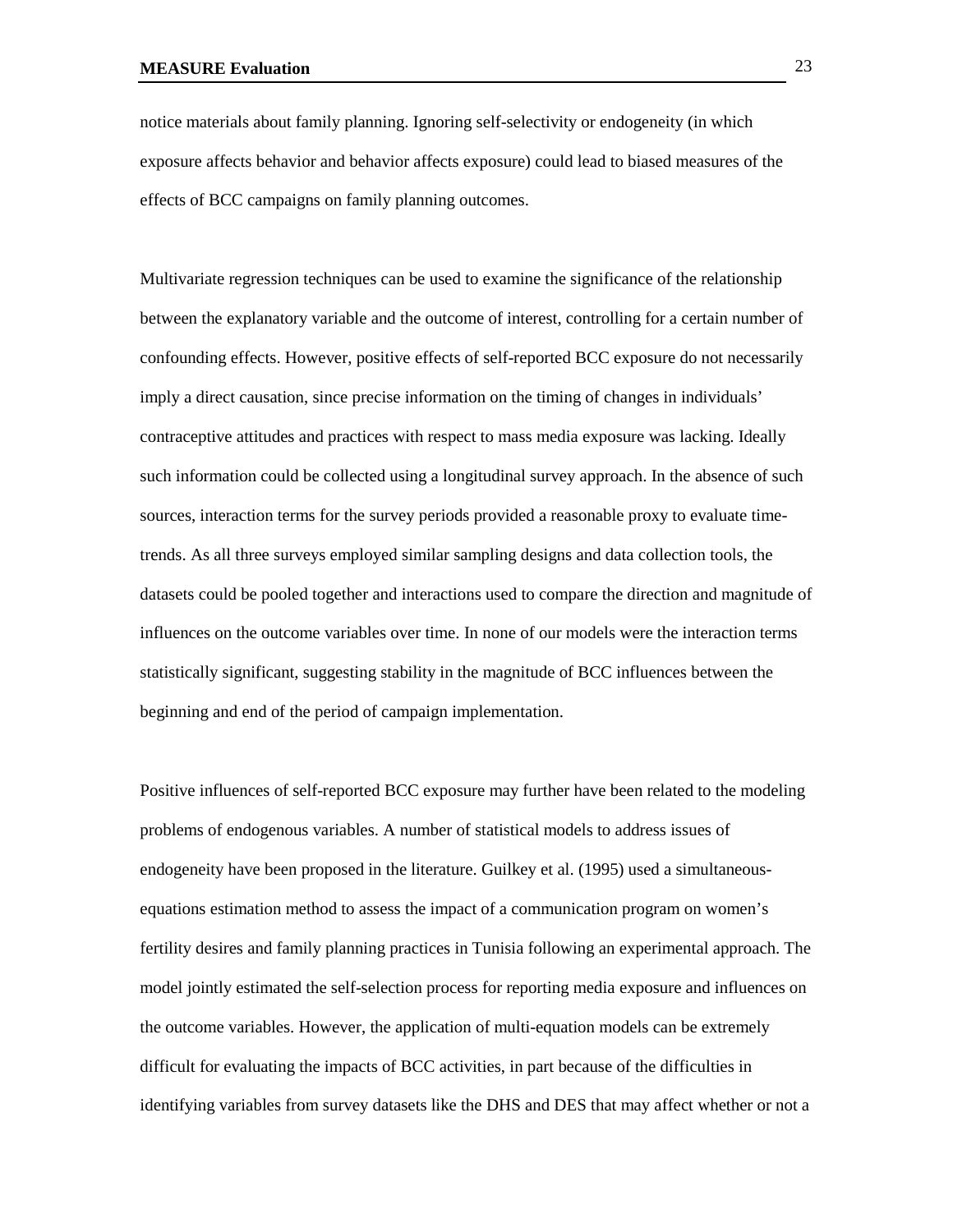respondent recalls hearing the messages but that are not also associated with outcome behaviors such as contraceptive use. Moreover, the authors concluded that, while testing for potential endogeneity of explanatory variables was essential, use of complicated multi-equation models was not always warranted.

Another solution to overcome the biases of including an endogenous variable is to substitute the explanatory variable with an "instrument" that is correlated with the explanatory variable but not the regression model's error term (see, for example, Briscoe et al. 1990). We proposed adapting this approach, designing a cluster-level exposure index of the relative penetration of BCC messages in the community. Such an aggregate measure held both methodological and (perhaps more convincingly) substantive interest. A cluster can be considered a proxy for women's and men's immediate surroundings, reflecting local "culture". Entwisle et al. (1989) argued that persons in the same community often talked to each other and, therefore, were more likely to share messages about family planning and exhibit similar contraceptive behaviors.

In constructing our index of penetration of BCC messages in the community, we aggregated the individual-level responses at the cluster level, that is, the number of women or men interviewed in the same cluster or community by exposure to mass media BCC messages. The cumulated measure was transformed into an index ranging between 0 and 1, with 0 if no respondents in the cluster reported any BCC exposure and 1 if all respondents reported exposure through all four different media types (radio, television, poster, and print materials). A community characterized with an index over 0.3 was considered to have high penetration of BCC messages.

Using this index (and controlling for intra-cluster correlation in the regression model), the influences of BCC exposure remained statistically significant for women's contraceptive intentions and for men's contraceptive use (Table 5). The greater the penetration of BCC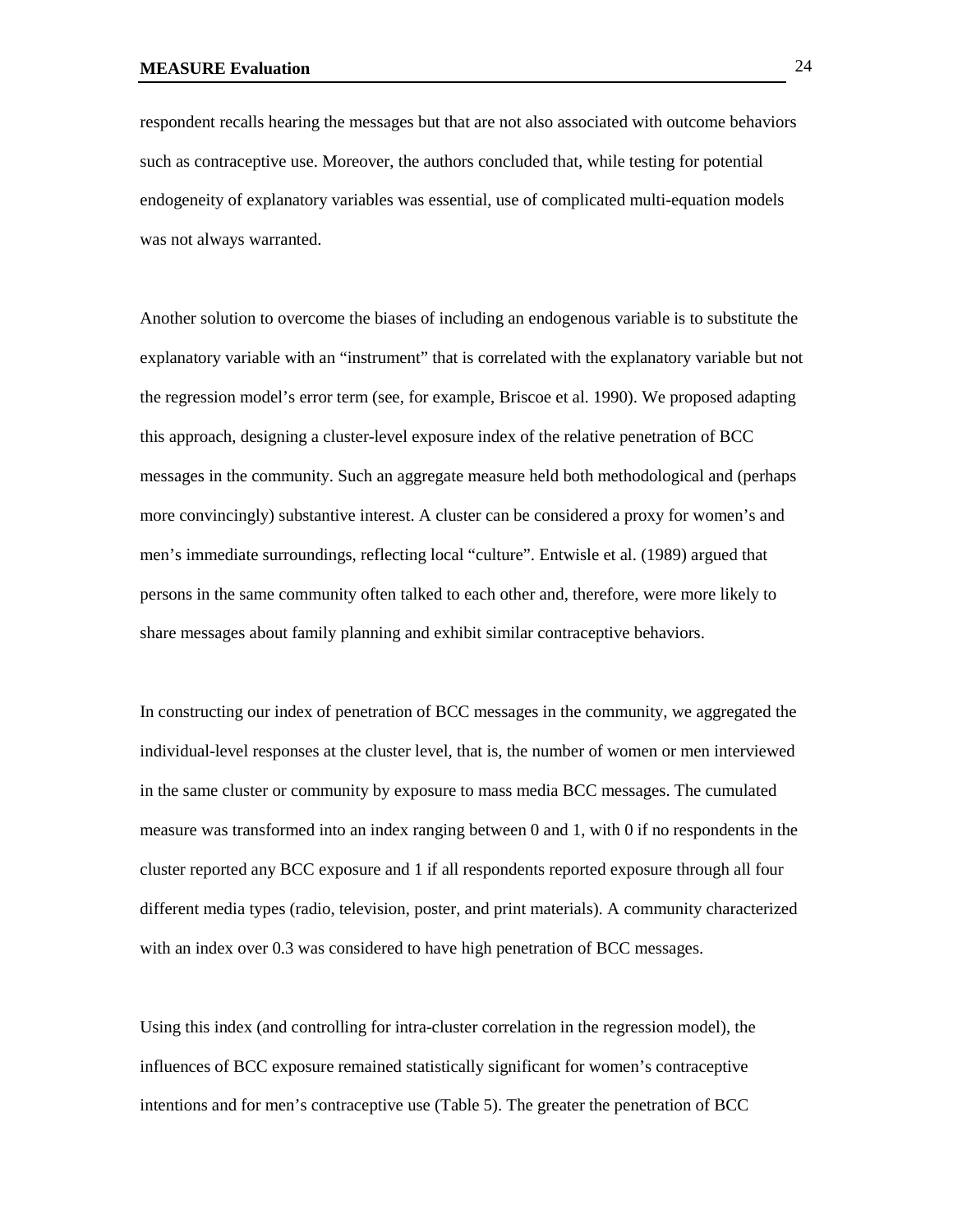messages in communities, the more likely a resident woman would intend to use modern contraceptives in the near future. This result suggested that BCC campaigns may influence social attitudes towards family planning that lead to greater intentions to use, regardless of other individual factors. Likewise, the greater the penetration of BCC mass media messages in a community, the more likely a man living in that community would be using a contraceptive method. On the other hand, when considering BCC exposure from the community perspective, influences on women's contraceptive use were not discernible. This was in contrast to the findings above using individual-level exposure, pointing to some degree of uncertainty in using self-reported measures alone.

### **TABLE 5:**

| Adjusted odds ratios <sup>§</sup> from the multivariate logistic regression models measuring |
|----------------------------------------------------------------------------------------------|
| effects of community-level mass media BCC exposure on women's and men's                      |
| family planning use and intentions, DISH districts, 1995-1999.                               |

|                                    | Current use of<br>modern<br>contraception |          | Intent to use modern<br>contraception in the<br>next 12 months |                      |
|------------------------------------|-------------------------------------------|----------|----------------------------------------------------------------|----------------------|
| Characteristic                     | Women                                     | Men      | Women                                                          | Men                  |
| <b>BCC Exposure: Cluster level</b> |                                           |          |                                                                |                      |
| Community index                    | 1.01                                      | $1.17**$ | $119**$                                                        | 1.03                 |
| <b>Survey Period</b>               |                                           |          |                                                                |                      |
| 1995 (r)                           | 1.00                                      | 1.00     | 1.00                                                           | 1.00                 |
| 1997                               | 1.42                                      | $2.32**$ | 1.26                                                           | $\cdot$ .            |
| 1999                               | $1.83**$                                  | $2.39**$ | 0.92                                                           | $2.16*$              |
| Interaction: BCC Exposure-Survey   |                                           |          |                                                                |                      |
| High exposure-1995 (r)             | 1.00                                      | 1.00     | 1.00                                                           | 1.00                 |
| High exposure-1997                 | 1.21                                      | 0.86     | 0.83                                                           | $\ddot{\phantom{a}}$ |
| High exposure-1999                 | 0.93                                      | 1.18     | 1.04                                                           | 0.80                 |

§ Odds ratios adjusted for age, marital status, parity, ethnicity, place of residence, and education.

 Ratios for the community BCC exposure variable refer to a 0.10-increase in the index at the cluster level. \*  $p < 0.05$ ; \*\*  $p < 0.01$ ; \*\*\*  $p < 0.001$ 

Source: 1995 UDHS, 1997 DES, and 1999 DES ... = unavailable due to questionnaire design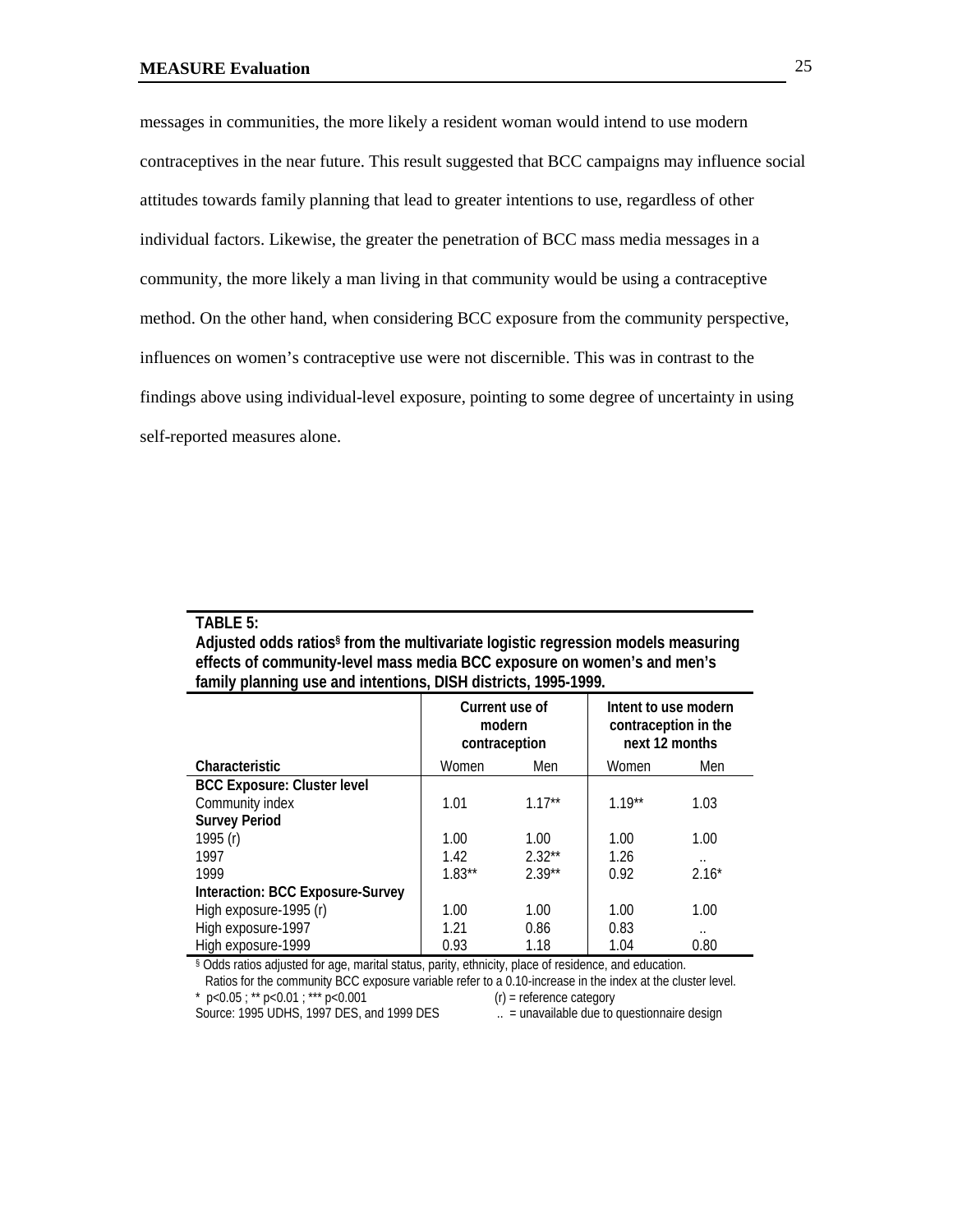Additional models were run for measuring the influences of specific BCC messages (family planning radio programs, radio advertisements, and logos) using the community-level instrument with data from the latter two DISH Surveys. It is possible, for example, that some respondents may have been exposed to the logos while attending health facilities for family planning services,<sup>7</sup> so subsequent analyses would be biased if endogeneity was left unrecognized. The community index of BCC exposure was calculated on a continuous scale from 0 and 1, with 0 if no respondents in the cluster reported exposure to any of the specific messages and 1 if all respondents reported exposure to all three message types. The community BCC exposure index remained significantly associated with women's contraceptive use and intentions as well as with men's contraceptive use (p<0.05, not shown).

Overall, the patterns with regard to effects of socio-demographic variables were similar across the models using individual-level and cluster-level measures (not shown), suggesting consistency in the magnitude of their effects.

#### **Discussion**

The aim of this study was to assess the effects of women's and men's exposure to multi-channel media messages promoting family planning on contraceptive intentions and use. Our main analytical tool was multivariate logistic regressions drawing on data from three representative household surveys conducted between 1995 and 1999 in the areas targeted by the DISH project of Uganda. Results showed that, after controlling for the effects of a number of socio-demographic characteristics, reported exposure to BCC messages in the media was strongly associated with current use of a modern contraceptive method, or intent to do so in the near future among nonusers. This relationship generally held true for both sexes (though the programmatic influences on men's intents tended to be less).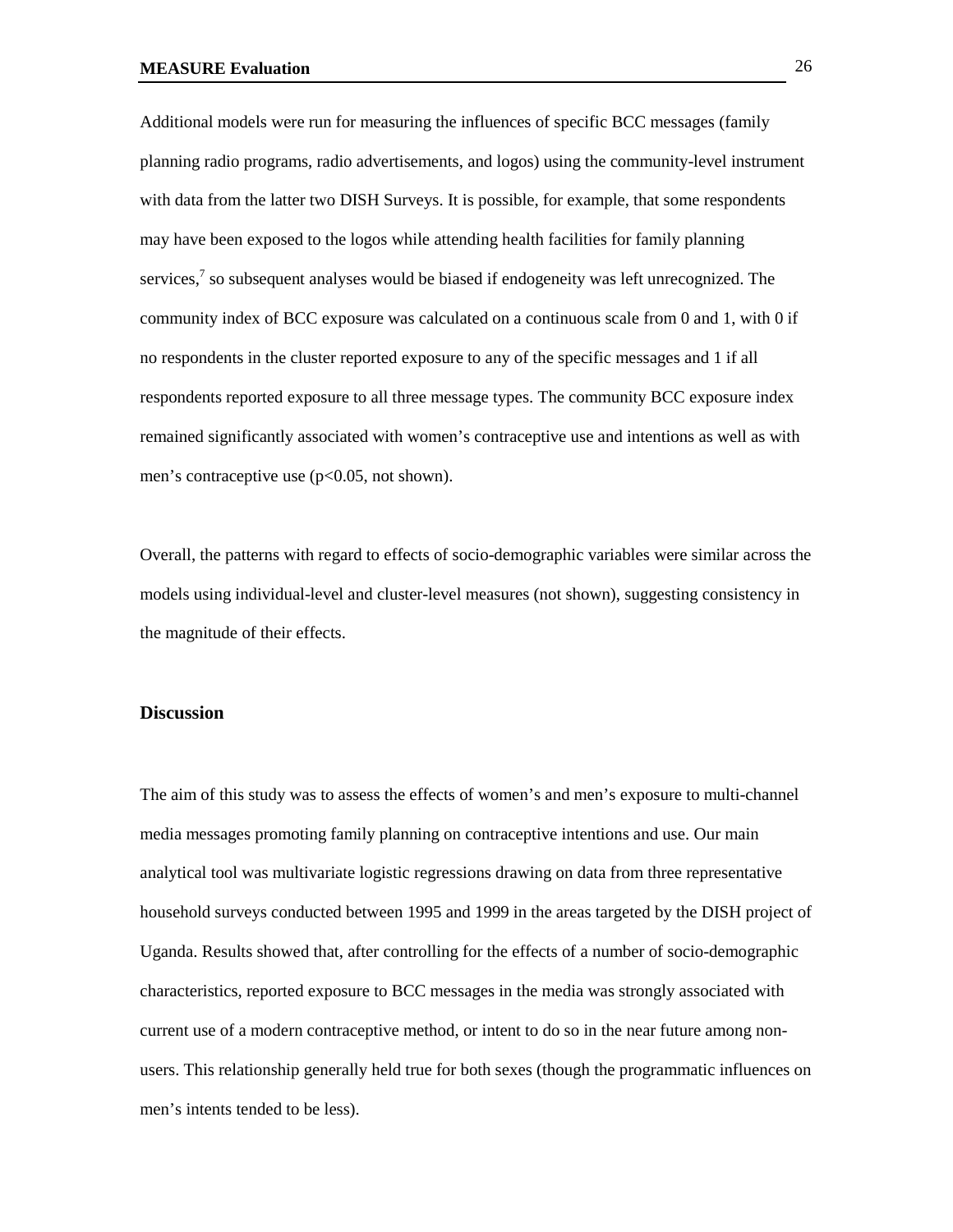Such findings echoed earlier results of an evaluation strategy for the 1992-1994 Uganda Family Planning Promotion Project, for which survey results pointed to greater use of family planning among respondents who reported higher campaign exposure, after controlling for selected background characteristics (Kiragu et al. 1996).

A dose response effect between BCC exposure and both of the outcomes of interest was observed among women. As the number of mass media channels through which respondents were exposed to BCC messages increased, especially from one to two or more, so did the likelihood of contraceptive use and intent. Some messages exercised particularly important influences in the DISH target areas, notable reproductive health logos advising of service availability (the "Yellow Flower" and "Rainbow over the Yellow Flower" logos) and, to a smaller extent, radio advertisements for family planning services or socially marketed contraceptives. Independent effects of exposure to family health radio programs ("Choices" or "Capitol Doctor") were seen on men's contraceptive attitudes and practices. Influences of these radio programs may have been stronger among men given their content increasingly emphasizing prevention of HIV/AIDS and other STIs through condom use—the method most preferred among males. In a separate analysis of 1999 DES data, men's listening to "Capitol Doctor" was also found to be positively associated with condom use at last sex, an indicator commonly used in assessing behaviors in STI/HIV prevention (Bessinger et al. 2002).

At the same time, a number of socio-demographic characteristics were included in the models to control for differences among respondents exposed to the mass media that also may help explain their family planning attitudes and practices. As could be expected, women who were in the midst of their reproductive years, currently single or married, of higher parity, living in urban areas, and better educated tended to be more likely to use modern contraceptives. Women who were younger, married, of higher parity, urban, and better educated (to a smaller degree) were also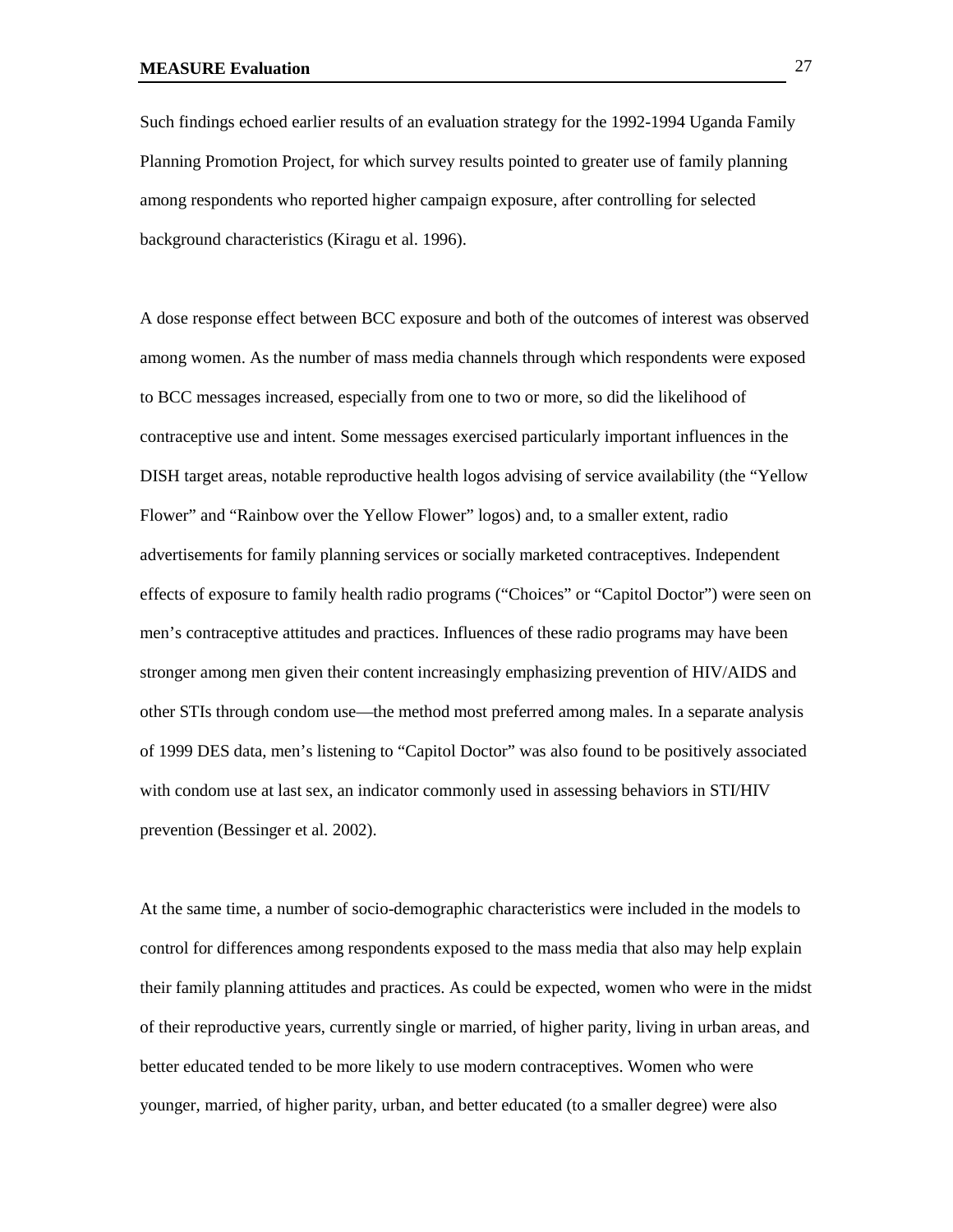more likely to intend to use a modern method in the next 12 months. While there were some differences for men, particularly with respect to the magnitude of the effects, findings were generally quite similar. Only marital status was not significantly associated with either men's current use or intent to use. It is probable that men are motivated not only by prevention of pregnancy but also transmission of HIV/AIDS and other STIs, especially with non-marital partners.

The availability of data from repeated, independent cross-sectional surveys offered a valuable opportunity for estimating time-trends. Overall, once considering the effects of BCC exposure and other background characteristics, contraceptive prevalence among women and men as well as contraceptive intentions among men were found to be significantly higher in 1999 compared to 1995—or around the time of the launch of the DISH project. Increased contraceptive use and intentions over the course of the project's first phase may also have been partly attributable to broader societal changes occurring in Uganda that may have positively affected family planning attitudes and behaviors, or perhaps to the impacts of other DISH programmatic interventions, such as improved family planning service availability or quality of health care provision.

Certain limitations of evaluating the impacts of BCC exposure via cross-sectional data were addressed. The statistical problems of modeling the relationships between self-reported BCC exposure and demographic outcomes bears underlining. Individuals with prior positive attitudes towards and experiences with family planning may be more likely than others to show an interest in mass media messages about family planning, and to recall these messages when asked in a survey. While many previous studies have acknowledged this selectivity bias, few have offered straightforward means to address it in their empirical analyses. Some provided no modeling options other than self-reported exposure, and others presented estimates using computationally cumbersome and sometimes problematic structural or multi-process models.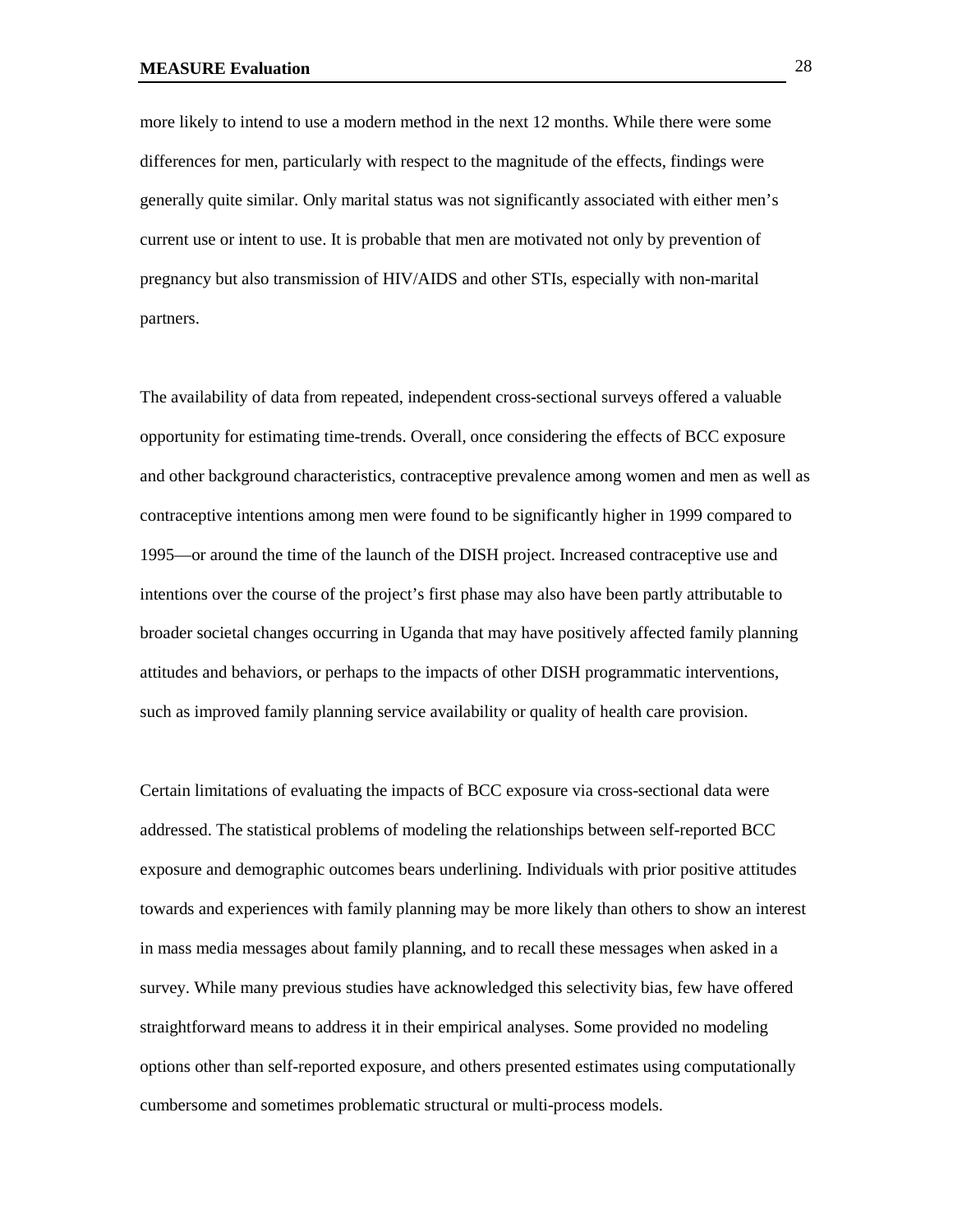We experimented with a reduced form model instead, substituting instrumental measures of BCC exposure: cluster-level indices of the relative penetration of mass media messages in the community. We would expect this measure to be highly correlated with individual exposure, but not with the modeling error term associated with individual family planning use and intent. Using this measure could be a simple way to help overcome some (though perhaps not all) of the bias inherent in this type of study. On the whole, the findings from the models with the community exposure index were encouraging, although there was some evidence of bias of self-reported exposure on current contraceptive practices among women and on contraceptive intentions among men. Identification and inclusion of adequate exposure variables in future data collection instruments—such as times of listening to radio or watching television in conjunction with broadcast schedules of BCC messages—could eventually allow for more robust analyses.

These findings underlined the need for further investigation regarding the process of social change in family planning attitudes and practices in Uganda. While exposure to BCC messages among individuals and their communities was generally found to be a significant predictor of contraceptive intentions and use, little is known on the pathways through which BCC programming operate, only the overall effect. Influences of family, neighbors, and social networks as catalysts for promoting change emerge as areas warranting research attention. Moreover, it appears likely that there are other aspects of DISH project interventions exercising important influences. The impacts of availability and quality of family planning services could present additional topics for future research.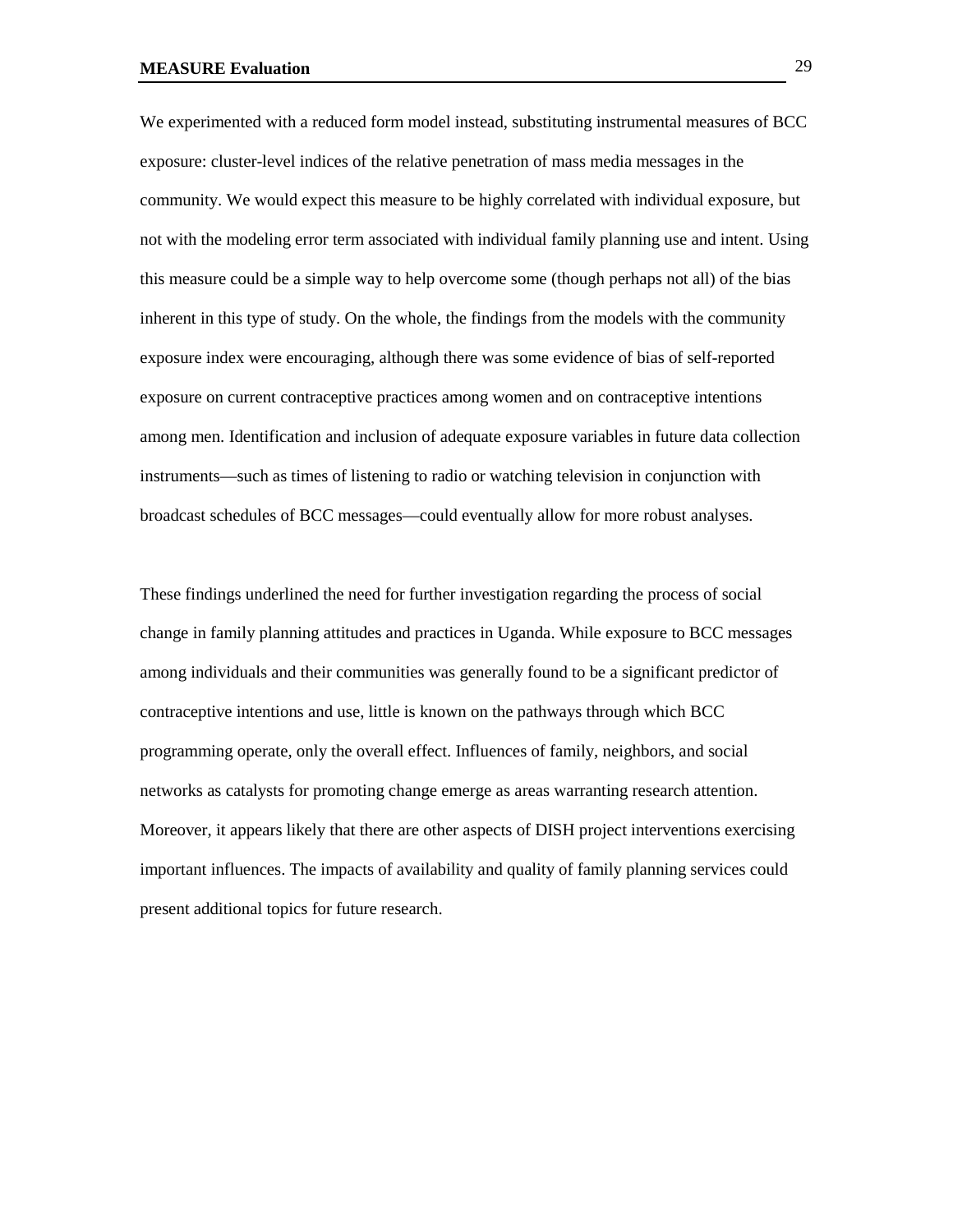*Notes*

- 1. The DISH project was funded by the United States Agency for International Development (USAID) through a bilateral agreement with the Ugandan Ministry of Health. The prime contractor for the project's first phase (1994-1999) was Pathfinder International. Collaborating partners were the Johns Hopkins University Center for Communication Programs (JHUCCP), University of North Carolina Program for International Training in Health (INTRAH), and E. Petrich and Associates. For the DISH project's second phase (1999-2002), JHUCCP was the prime contractor, with INTRAH and Management Sciences for Health as implementing partners.
- 2. Other BCC activities, including social marketing of condoms, pills, and injectables, were conducted under arrangements with the USAID-supported projects Social Marketing for a Change (1994-1999) and Commercial Market Strategies (1999-2002).
- 3. While the district of Kasese was targeted by DISH project activities, it was not covered in the 1997 and 1999 DES due to fieldwork security concerns. In order to maintain comparability, all data presented here refer to the DISH project districts excluding Kasese.
- 4. The DISH BCC efforts also included community-based activities such as festivals and village meetings; however, exposure to these activities was not assessed in the surveys.
- 5. It is possible that some respondents may have reported condoms as their current family planning choice even if they were using this barrier method primarily for STI/HIV prevention. It should also be noted that current condom use for family planning purposes does not necessarily imply use with all sexual partners or even consistent use with any partner.
- 6. While 1995 modern contraceptive prevalence rates were appreciably higher in the DISH districts compared to the country as a whole (13% versus 7% among women), preliminary evidence from the 2001 DHS suggests that prevalence has also been rising nationally (16% among women).
- 7. Survey questions on exposure to family planning and reproductive health logos asked whether the respondent had seen or heard of the relevant logos. The specific source of exposure—via a BCC message encouraging couples to look for these logos for information and services, or at a health facility itself—was not captured.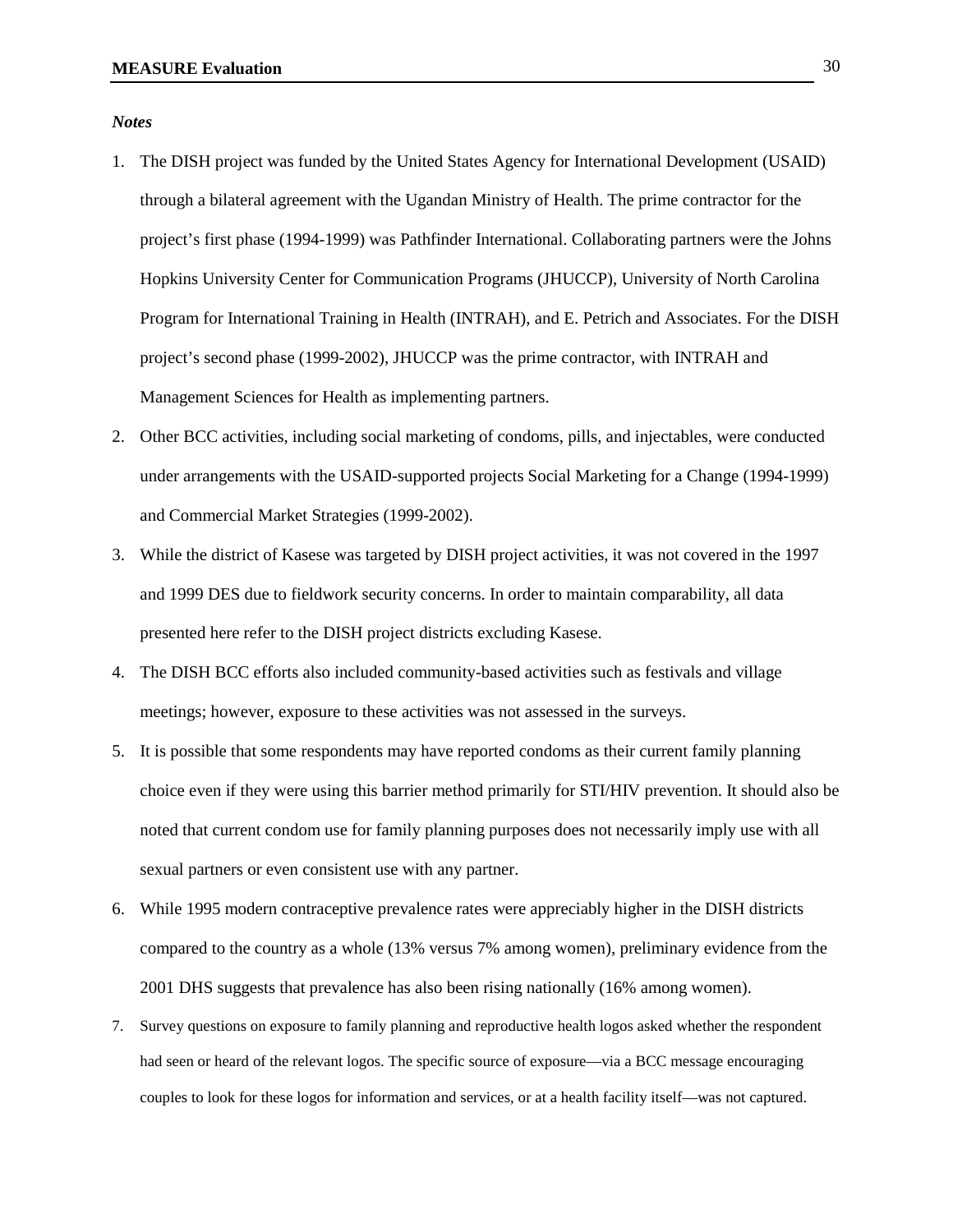## *Acknowledgements*

Funding for this research was provided by the United States Agency for International Development (Cooperative Agreements CCP-617-A-00-00-00001-00 and HRN-A-00-97-00018-00). The opinions expressed are those of the authors, and do not necessarily reflect the views of USAID.

An earlier version of this paper was presented at the 2001 Annual Meeting of the Population Association of America, session on "Mass media and fertility", 28-31 March, Washington DC.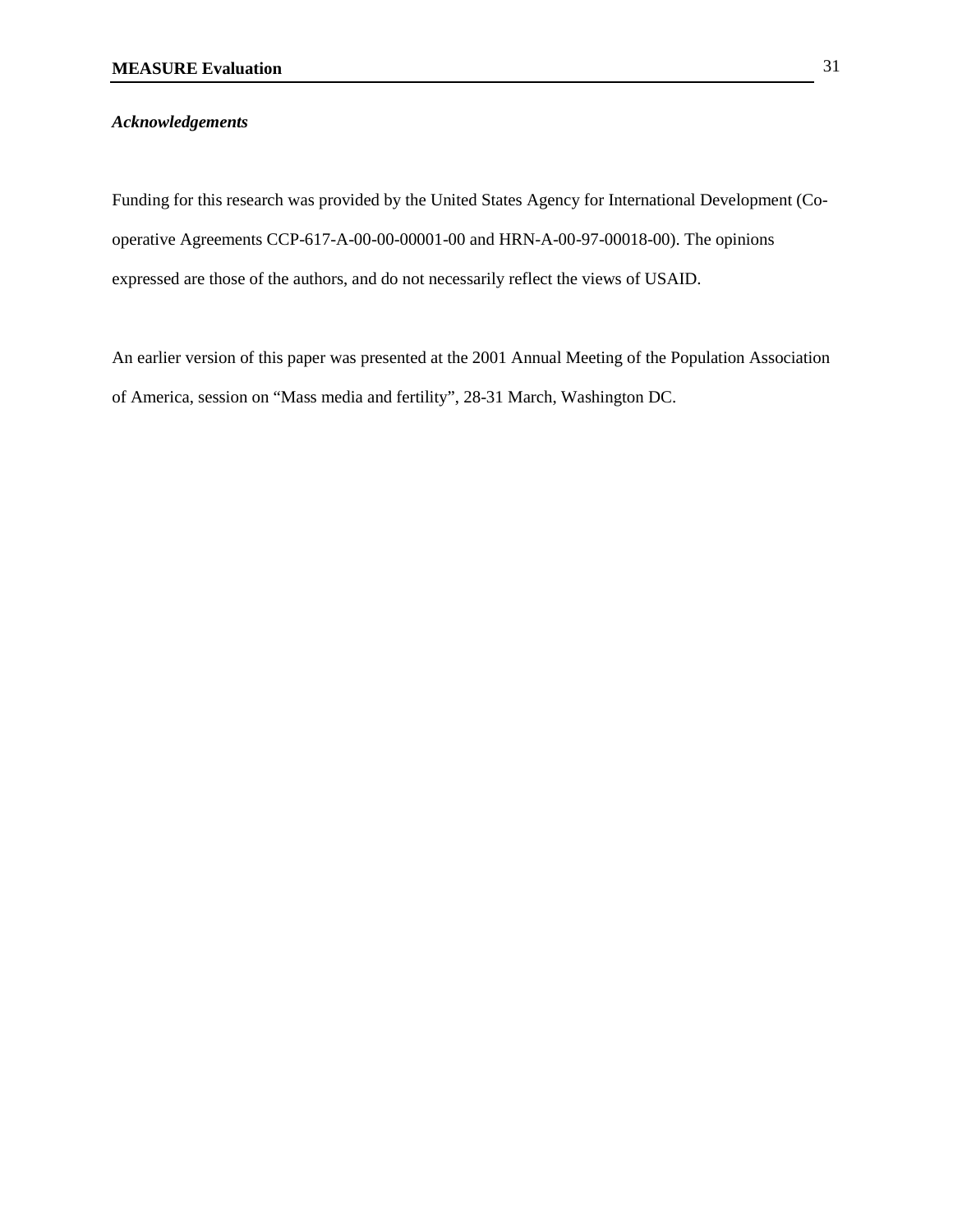## **References**

Ainsworth, Martha. 1994. *Socioeconomic Determinants of Fertility in Sub-Saharan Africa*. Washington, DC: World Bank.

Bankole, Akinrinola, German Rodriguez, and Charles Westoff. 1996. "Mass media messages and reproductive behavior in Nigeria." *Journal of Biosocial Science* 28(2):227-239.

Bessinger, Ruth, Charles Katende, and Neeru Gupta. 2002. "Mass media exposure and knowledge and use of condoms for STI and HIV/AIDS prevention in Uganda." Paper presented at the Annual Meeting of the Population Association of America, Atlanta, 9-11 May.

Briscoe, John, John Akin, and David Guilkey. 1990. "People are not passive acceptors of threats to health: endogeneity and its consequences." *International Journal of Epidemiology* 19(1): 147-153.

Cleland, John and Christopher Wilson. 1987. "Demand theories of fertility transition: an iconoclastic view." *Population Studies* 41(1): 5-30.

Entwisle, Barbara, John B. Casterline, and Hussein A.-A. Sayed. 1989. "Villages as contexts for contraceptive behavior in rural Egypt." *American Sociological Review* 54(6): 1019-1034.

Ezeh, Alex C., Michka Seroussi, and Hendrik Raggers. 1996. "Men's fertility, contraceptive use, and reproductive preferences." *DHS Comparative Studies* No. 18. Calverton, MD: Macro International.

Guilkey, David K., Kenneth A. Bollen, and Thomas A. Mroz. 1995. "Binary outcomes and endogenous explanatory variables: tests and solutions with an application to the demand for contraceptive use in Tunisia." *Demography* 32(1): 111-131.

Jato, Miriam N., Calista Simbakalia, Joan M. Tarasevich, David N. Awasum, Clement N.B. Kihinga, and Edith Ngirwamungu. 1999. "The impact of multimedia family planning promotion on the contraceptive behavior of women in Tanzania." *International Family Planning Perspectives* 25(2):60-67.

Kane, Thomas T., Mohamadou Gueye, Ilene Speizer, Sara Pacque-Margolis, and Danielle Baron. 1998. "The impact of a family planning multimedia campaign in Bamako, Mali." *Studies in Family Planning* 29(3):309-23.

Katende, Charles, Ruth Bessinger, Neeru Gupta, Rodney Knight, and Cheryl Lettenmaier. 2000. "Uganda Delivery of Improved Services for Health evaluation surveys 1999." *MEASURE Evaluation Technical Report* No. 6. Chapel Hill, NC: Delivery of Improved Services for Health and University of North Carolina.

Katende, Charles, Rodney Knight, Robert Gardner, Moses Lubale, Cheryl Lettenmaier, Bates Buckner, Cindy Paeratakul, and Catherine Elkins. 1999. "Uganda Delivery of Improved Services for Health evaluation surveys 1997." *MEASURE Evaluation Technical Report* No. 1. Chapel Hill, NC: Delivery of Improved Services for Health and University of North Carolina.

Kincaid, D. Lawrence. 2000. "Social networks, ideation, and contraceptive behavior in Bangladesh: A longitudinal analysis." *Social Science and Medicine* 50(2): 215:231.

Kincaid, D. Lawrence, Jose G. Rimon, Phyllis T. Piotrow, and Patrick L. Coleman. 1992."The entereducate approach: using entertainment to change health behavior." Paper presented at the Annual Meeting of the Population Association of America, Denver, 24 April.